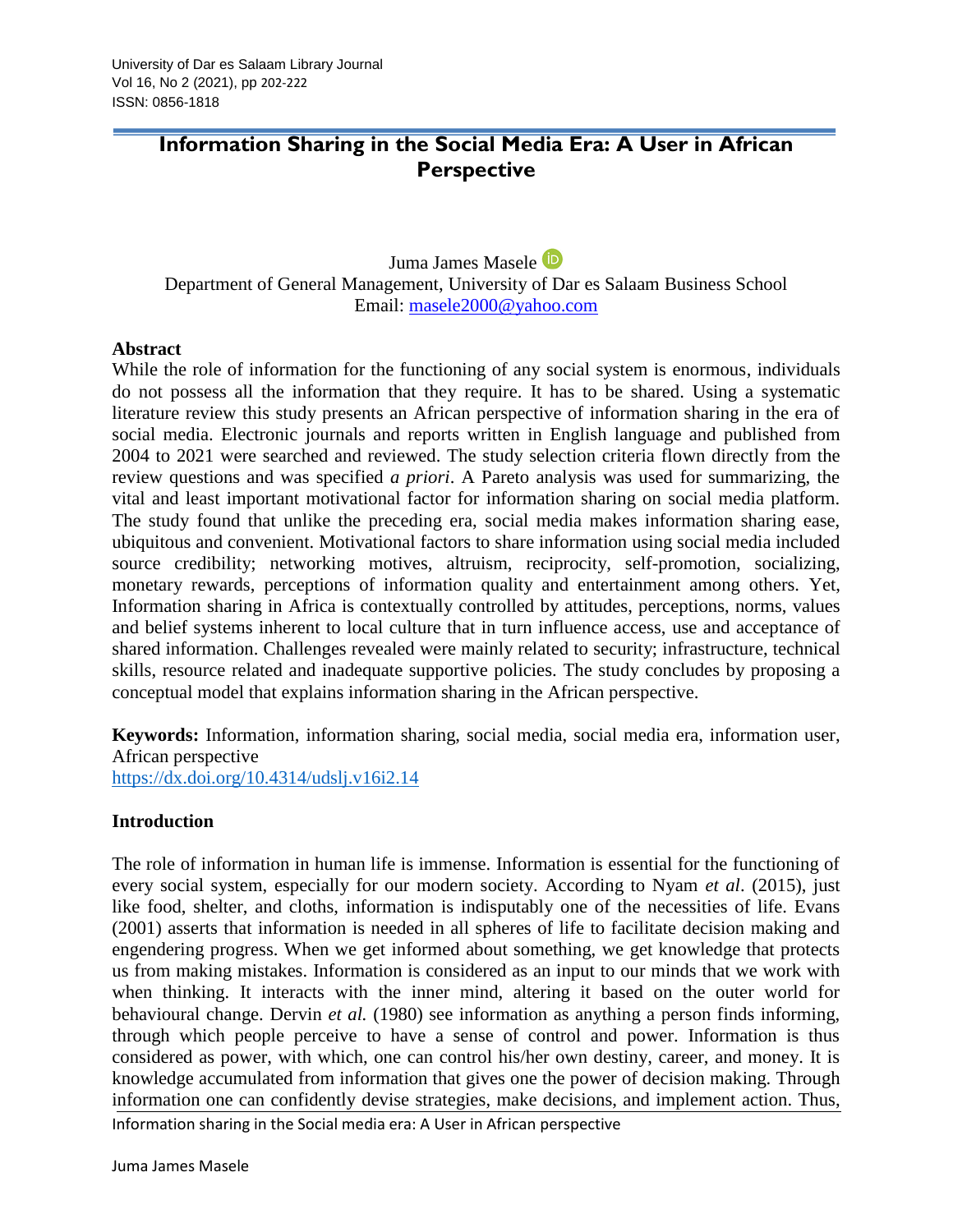it keeps one ahead, making him/her knowledgeable, brings respect, it is valuable and brings control. To that extent, information is considered as increasingly being perceived as a valuable asset in today's modern society, de facto that in some occurrences information is by far the most valuable asset of a business and its activities. Evidences (such as Moody &Walsh, 2002; Li & Sheu, 2014) indicate that information provides the capability to deliver services, make better decisions, improve performance and achieve competitive advantage. It is therefore important that an information user - individual who actively exercises his/her right to access different information sources (Reddy *et al.,* 2018), irrespective of the contextual differences, have access to required information.

Africa is the second-largest and second most populous continent on earth with an estimated population in 2021 of 1,373,480,428 people (World Population Review, 2021). According to Berman (2013), Africa will have the world's largest workforce even sooner; in this decade the workforce will increase by 163 million and by 2035 it will be larger than that of China. Studies (such as Alexander, 2013; Ponelis & Holmner, 2015) had projected that within the next 35 years, Africans would account for a quarter of the world's workers. Unless this population is accessible to information, it will remain competitively disadvantaged.

Mathiesen (2014) posits that a person has access to information when he/she has the opportunity to obtain, make use of, and benefit it. Yet, since at any one time individuals do not possess all the information that they require, they turn to others in search for that information. That is why information sharing is important. According to Moody and Walsh (2002) the value of information increases when it is shared and used (*I*<sup>st</sup> and  $2^{nd}$  *Moody & Walsh information laws*), and it does not provide any value, if it is not used at all (7<sup>th</sup> *Moody & Walsh information law)*. Information sharing - defined as the voluntary act of making information possessed by one entity available to another entity; is therefore important for making information available to others' socio-economic decision making needs. According to Savolainen (2017) information sharing is one of the easiest means to improve information access to users. The process of information sharing incorporates two major aspects, i.e., giving information to others, and receiving information that has been provided by the information giver via some channel (Savolainen, 2017). It is a means for information exchange between organizations, people and technologies. According to Sonnenwald (2006), information may be provided to others, either proactively or upon request, such that the information has an impact on another person(s). It is therefore an important component of information behaviour (Spink & Cole, 2004; Afzal, 2012). However, the contexts and levels that information may be shared are different - in private and public spaces, at work or non-work settings, by people from different disciplines as well as culture and depending on the content requested (Rafaeli & Raban, 2005).

As social animals, human beings routinely share personal information to one another with motivation to socialize, maintaining relationships with others, while sharing own impression, sensational, and experiences (Oh & Syn, 2015; Kim, 2017). According to Galindo *et al.* (2010), the ability to work well with others is a function of effective information sharing. It is an essential activity in all collaborative works, and helps to bind groups and communities together. In organization perspective information sharing, enables members to be the eyes and ears of an organization including being gatekeepers, in the sense of assisting their organizations in response to some incidents as soon as they occur (Kim, 2017). According to Kim (2017), information sharing is crucial to many businesses, helping to promptly meet customer and client needs through customer relationship systems which share information about products and services and improve access to their customers. For example, consumers can have access to

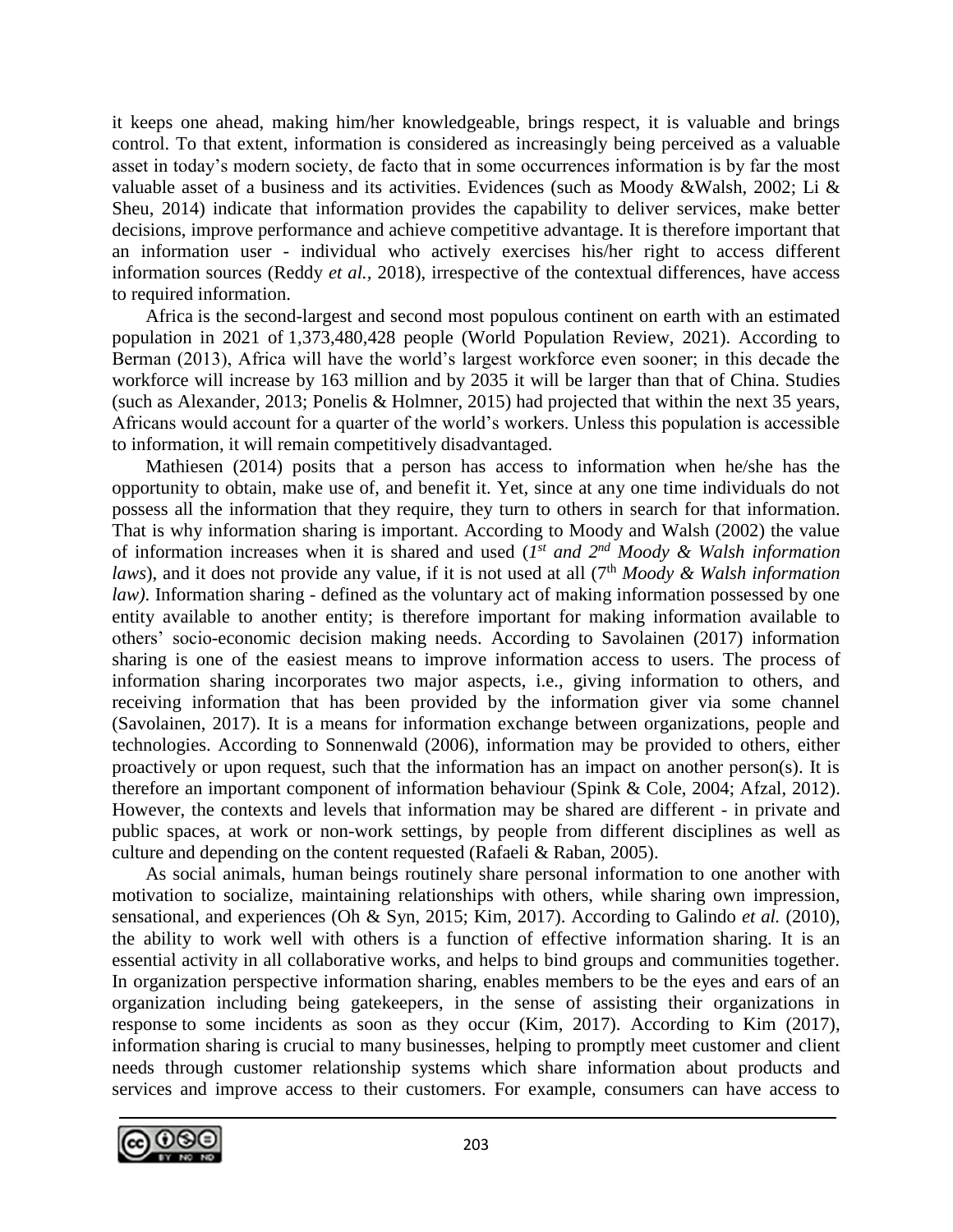banking, financial and credit products from across the nation and even internationally where appropriate. Appropriate information sharing is an essential part of the provision of safe and effective care. Hospitals sharing medical records (under stringent conditions) about people so that their medical personnel can make better decisions are a good example of how organizations can share information for productive purposes. In fact, appropriate information sharing is an essential part of the provision of safe and effective care (Kim, 2017). Tchouakeu & Tapia (2015) exemplifies that collecting and sharing timely, reliable and accurate information during a crisis is critical to improving humanitarian response, maximizing resources and minimizing human suffering.

Praditya & Jansen (2015) summarize benefits of information sharing in an organization set up to include among others building wider professional networks; simplify administrative procedure; accelerate the processing of information; better information quality; more comprehensive information; high quality service; reduce duplicate data; improve decision making; cost efficiency; improve transparency; increase productivity and improve compliance. Thus, when used intelligently, information sharing is a useful way of lowering costs, improving overall accuracy of public data and allowing organizations and individuals alike to have access to information that they might need (Bentley, 2018).

Unlike in the past, current technology offers much more possibilities not only for archiving, processing and retrieving information, but also sharing information among individuals or people at work or non-work settings, from different disciplines as well as culture (Galindo *et al.,* 2010). Heeks (2014) exemplifies that, with the increasing use of mobile telephony in Africa, there is huge potential to increase access to diverse information and services and connect users to others across the entire world. Yet Africa is associated with several constraints including being resource poor, limited access to finance, illiteracy and underdeveloped infrastructure (Kanza, 2016), unfavourable legal as well as regulatory framework, together with poorly coordinated institutional support framework (Heeks, 2014; Kanza, 2016). The constraints, in one way or another hamper development, access to and use of information. Thanks to the emergence of social media enabled by the Internet and Web 2.0 that have for great extent enhanced information sharing among information users. Although studies (Bradley & McDonald, 2011; Hanna, Rohm, & Crittenden, 2011; Kietzmann *et al.,* 2011; Kumar & Nanda, 2019; Masele & Rwehikiza, 2021) avow how social media offers easy access to information through followership, user generated contents and engagement, the literature is not specific on the extent of, and antecedent for information sharing in an African perspective as there is no specific documentation on the matter. Using systematic literature review this paper presents an African perspective of information sharing in the era of social media. It focuses on Information user. Specifically, this study seeks to answer the following questions:

*How is information shared in the era of social media? How contextually social media relevant for Information sharing in an Africa perspective? What are the motivators for use of social media for information sharing in the African context? What are the challenges for effective information sharing in Africa?*

The rest of the paper covers methodology used, followed by findings and discussion, and finally conclusion and a way forward.

Information sharing in the Social media era: A User in African perspective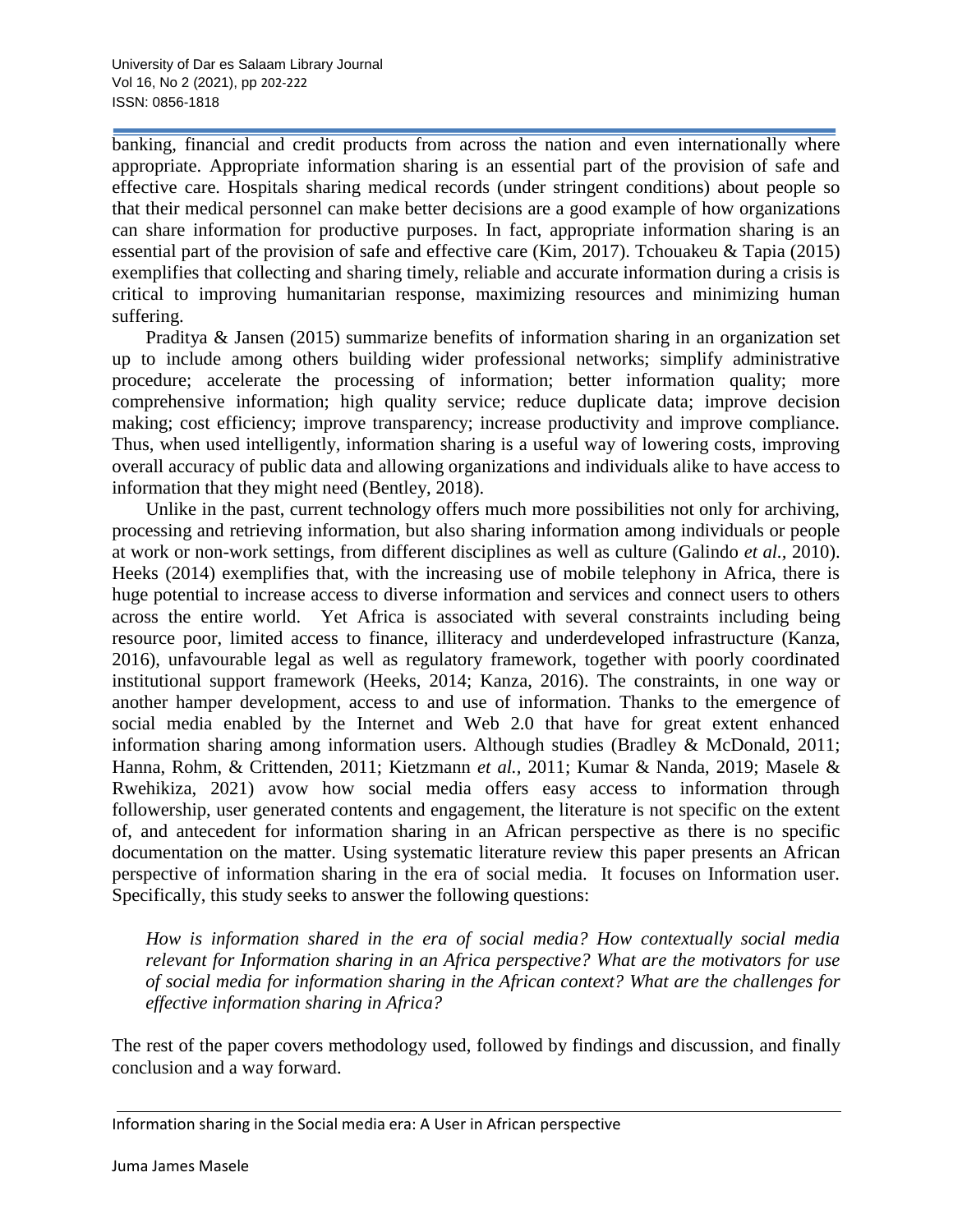#### **Methodology**

This study makes use of comprehensive systematic literature review. Comprehensive review method is a systematic, explicit, and reproducible for identifying, evaluating, and interpreting the existing body of literature (Fink, 2005; Rashman *et al.,* 2009; Soni & Kodali, 2011). Guided by thematic topics, it reviews studies from journals and reports. The themes aim at capturing the African perspective of information sharing of an information user in the era of social media. As per Khan *et al*. (2003), the review included five steps: framing questions for a review; identifying relevant work; assessing the quality of studies; summarizing the evidence; and, interpreting the findings. The review involved articles published from 2004 to 2021. As per Kümpel *et al.* (2015), the year 2004 was chosen as a starting point since (a) Facebook nowadays the largest social media platform worldwide—was launched in this year and (b) earlier founded and already publicly available social media platforms like LinkedIn or Myspace started to gain popularity and thus scientific interest. In order to assess the quality of studies, the following questions guided by Taylor & Gadoud, (2013) and Young & Solomon (2009) were asked: Is the study question relevant? Does the study add anything new? What type of research question is being asked? Was the study design appropriate for the research question? Did the study methods address the most important potential sources of bias?

The review integrated both the automatic and manual search strategies, in order to cover all relevant research papers published in this period. The problem to be addressed by the review was specified in the form of clear, unambiguous and structured questions before beginning the review work. This review was guided by four specific questions including: (1) How is information shared in the era of social media? (2) How social media is contextually relevant for Information sharing in an Africa perspective? (3) What are the motivators and inhibitors/challenges for effective use of social media for information sharing in the African context? Electronic journals and reports written in English language were searched and reviewed. These were supplemented by other sources such as local articles; and reports/policy documents. The study selection criteria flown directly from the review questions and was specified *a priori*. The articles selected were classified into article title and journal details before article analysis (see also Hohenstein *et al.,* 2014; Cassia *et al.,* 2020).

Table 1 presents a summary of themes, authors and respective selected journal articles/reports used. Analysis was done using content analysis. A Pareto analysis was used for summarizing, the vital and least important motivational factor for information sharing on social media platform (Table 3 summarizes). According to Chad Brooks (2014), Pareto analysis is a formal technique useful where many possible courses of action are competing for attention. Information synthesis followed before interpreting the findings.

|                  | Table 1: Themes, authors and journal articles reports |                                                                       |  |
|------------------|-------------------------------------------------------|-----------------------------------------------------------------------|--|
| Theme            | Author(s)                                             | Journal article/Report                                                |  |
|                  | &Year                                                 |                                                                       |  |
|                  | Motivatio Mathiesen,                                  | Facets of Access: A Conceptual and Standard Threats Analysis. In      |  |
| $\mathbf n$      | for K. $(2014)$ .                                     | iConference 2014 Proceedings (p. 605–611). doi:10.9776/14265          |  |
| informati Heeks. | R.                                                    | Future Priorities for Development Informatics Research from the Post- |  |

**Table 1: Themes, authors and journal articles/reports**

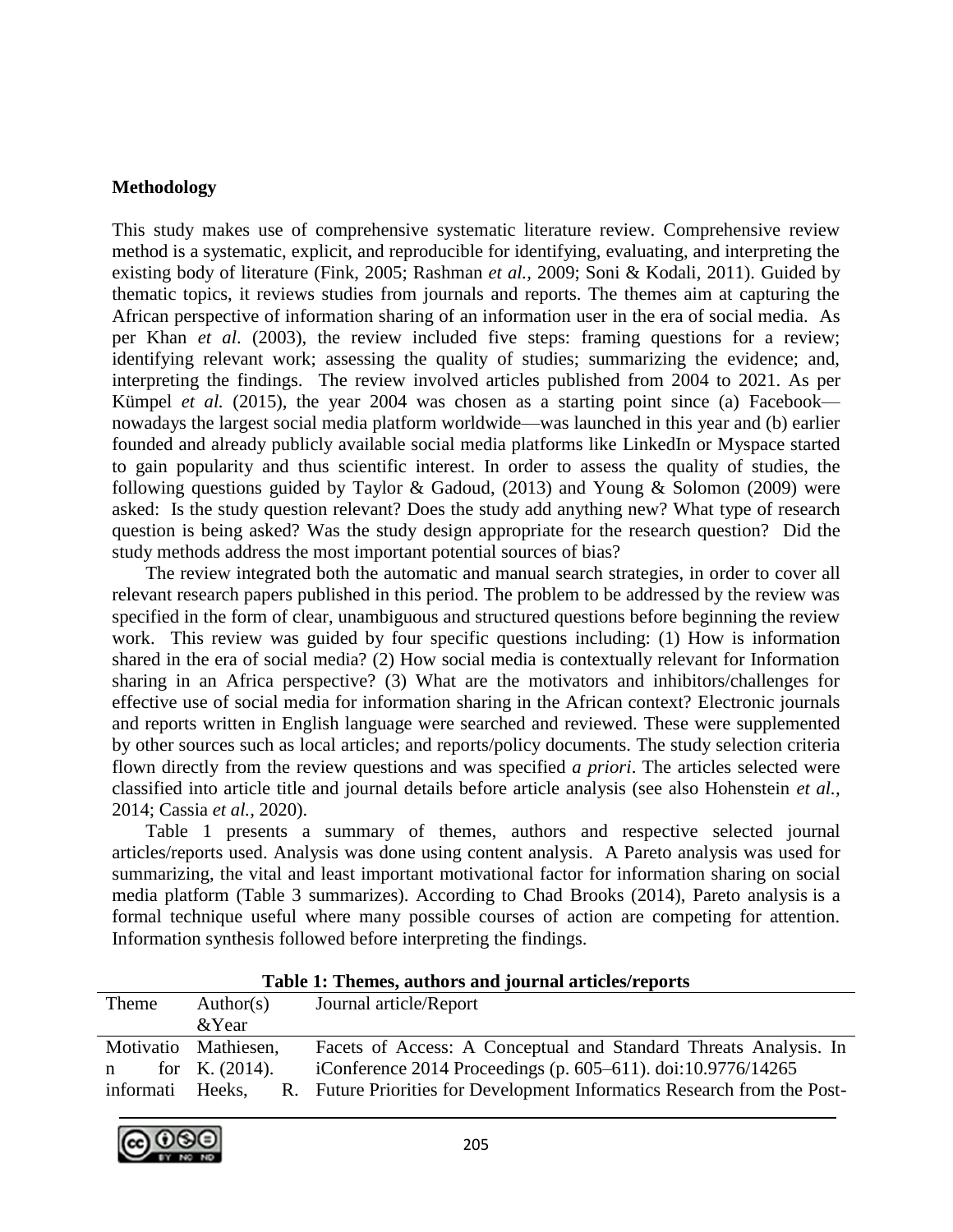| on       | (2014.                          | 2015 Development Agenda, Institute for Development Policy and                                                                        |
|----------|---------------------------------|--------------------------------------------------------------------------------------------------------------------------------------|
| sharing. |                                 | Management,<br>SEED,                                                                                                                 |
|          |                                 | http://www.seed.manchester.ac.uk/subjects/idpm/research/publications<br>/wp/di/                                                      |
|          | Kim,                            | L. Information Sharing: What Is It? How to Do It? Why Does It Matter?                                                                |
|          | (2017).                         | <b>HIMSS</b><br>July 14, 2017. Retrieved<br>Published<br>on<br>from:                                                                 |
|          |                                 | https://www.himss.org/resources/information-sharing-what-it-how-do-<br>it-why-does-it-matter. Retrieved on 9th May 2020.             |
|          | Oh, S.,                         | & Motivations for sharing information and social support in social                                                                   |
|          | Syn, S.                         | Y. media: A comparative analysis of Facebook, Twitter, Delicious,                                                                    |
|          | (2015).                         | YouTube, and Flickr. Journal of the Association for Information<br>Science and Technology, 66(10), 2045-2060. doi:10.1002/asi.23320. |
|          | Coston,                         | J. Knowledge is power and this is why we share. Humanizing                                                                           |
|          | (2011).                         | Retrieved<br>Technology<br>Blog.<br>from                                                                                             |
|          |                                 | https://www.nomensa.com/blog/2011/knowledge-power-and-why-we-<br>share on 11/05/2020.                                                |
|          |                                 | Moody, D. & Measuring the value of Information: An Asset Valuation Approach. In                                                      |
|          | Walsh,                          | P. B. Morgan and C. Nolan (Eds). Guidelines for implementing data                                                                    |
|          | (2002).                         | resource Management (4th Ed). Seattle, USA: DAMA International<br>Press.                                                             |
|          | K.,<br>Hur,                     | An exploration of the factors influencing social media continuance                                                                   |
|          |                                 | Kim, T. T., usage and information sharing intentions among Korean travellers.                                                        |
|          |                                 | Karatepe, O. Tourism Management, 63, 170-178.                                                                                        |
|          | M., & Lee,                      |                                                                                                                                      |
|          | G. (2017).                      |                                                                                                                                      |
|          |                                 | Schiuma, G., Knowledge sharing motivational factors of using an intra-                                                               |
|          | V.,<br>Vuori,                   | organizational social media platform. Journal of<br>knowledge                                                                        |
|          | &Okkonen,                       | management. 16 (4): 592-603.                                                                                                         |
|          | J. (2012).                      |                                                                                                                                      |
|          |                                 | Apuke, O.D. Fake news and COVID-19: modeling the predictors of fake news                                                             |
|          | &Omar,                          | B. sharing among social media users. Telematics and Informatics. 2021                                                                |
|          | (2020).                         | 56:<br>101475.<br>Jan;<br>Published<br>online<br>2020<br>Jul                                                                         |
|          |                                 | 30. doi: 10.1016/j.tele.2020.101475.                                                                                                 |
|          | Shang,<br>L.,                   | Understanding older adults' intention to share health information on                                                                 |
|          | Zhou,<br>J.,                    | social media: the role of health belief and information processing.                                                                  |
|          | M.<br>$&\text{Zuo},$<br>(2020). | Internet Research.31(1), 100-122 (2021).                                                                                             |
|          | Dedeoglu, B.                    | Are information quality and source credibility really important for                                                                  |
|          | B. (2019).                      | media? International Journal<br>social<br>shared<br>content<br>on<br>- of                                                            |
|          |                                 | Contemporary Hospitality Management, 31(1): 513-534.                                                                                 |
|          | Liu,<br>L.,                     | An empirical investigation of information sharing behaviour on social                                                                |
|          | Cheung,<br>$\mathcal{C}$ .      | commerce sites. International Journal of Information Management,                                                                     |
|          | M., & Lee,                      | 36(5), 686-699.                                                                                                                      |
|          | M. K. (2016)                    |                                                                                                                                      |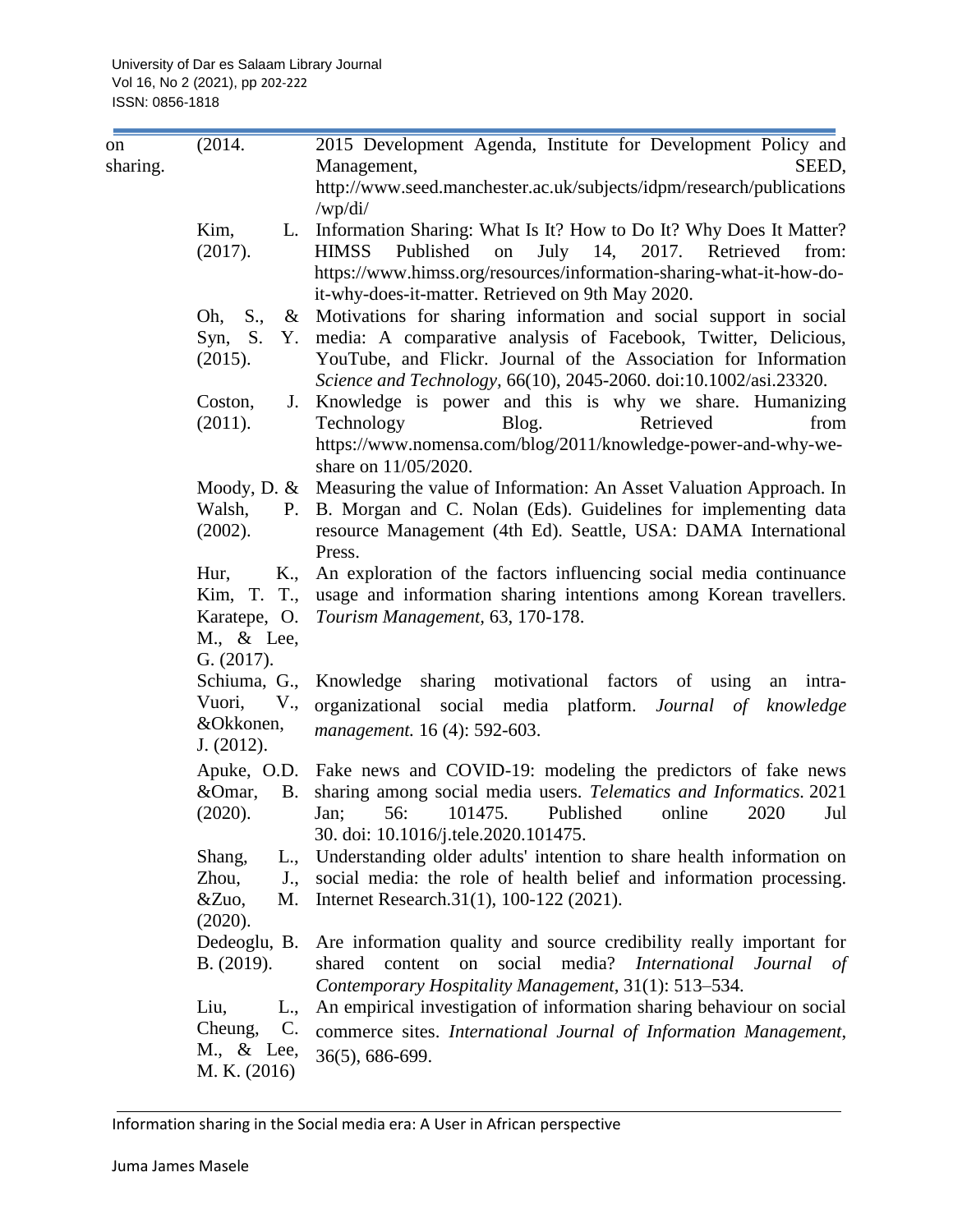|                                   | Razmerita,<br>L., Kirchner,<br>K.,<br>&<br>P.<br>Nielsen,        | What factors influence knowledge sharing in organizations? A social<br>dilemma perspective of social media communication. Journal of<br>knowledge Management. 20, (6) 1225-1246.                                                                                                                                 |
|-----------------------------------|------------------------------------------------------------------|------------------------------------------------------------------------------------------------------------------------------------------------------------------------------------------------------------------------------------------------------------------------------------------------------------------|
|                                   | (2016).                                                          |                                                                                                                                                                                                                                                                                                                  |
| Africa<br>Uniquene<br>in<br>SS    | Meyer,<br>H.W.J.<br>(2009).                                      | The influence of information behaviour on information sharing across<br>cultural boundaries in development contexts, 14 (1), Paper 393.                                                                                                                                                                          |
| Culture<br>and<br>informati<br>on | Kanza, Elsie<br>S. (2016).<br>Iyanda,<br>$F_{\cdot}$<br>(2016).  | Africa's digital revolution: a look at the technologies, trends and<br>people driving it. World Economic Forum, Africa.<br>Africa doesn't just need a digital revolution – it needs a cultural one,<br>too. Regional Agenda. World economic Forum retrieved from                                                 |
| sharing                           | Hepworth,<br>M. (2007).                                          | https://www.weforum.org/agenda/2016/04/africa-doesn-t-just-need-a-<br>digital-revolution-it-needs-a-cultural-one-too on 12th Mat 2020<br>Knowledge of information behaviour and its relevance to the design of<br>people-centred information products and<br>services. Journal of<br>Documentation, 63(1), 35-56 |
|                                   | Rafaeli, S. &<br>Raban, D.R.<br>(2005).                          | Information sharing online: A research challenge. International<br>Journal of Knowledge and Learning, 1 (2): 62-79.                                                                                                                                                                                              |
|                                   | Mawela,<br>(2017)                                                | T. Exploring the role of social media in the G2C relationship: A South<br>African<br>Perspective, Information Development, 33 (2), 117-132                                                                                                                                                                       |
| Social<br>media as<br>anefficie   | $\mathbf{R}$ .<br>Gerlich,<br>al.,<br>$N_{\cdot}$ , et<br>(2010) | The social media affinity scale: implications for education.<br>Contemporary Issues in Education Research, 3(11), 35–42.                                                                                                                                                                                         |
| nt means<br>for<br>informati      | Kietzmann,<br>J. H. et al.<br>(2011).                            | Social media? Get serious! Understanding the functional building<br>blocks of social media. Business horizons, $54(3)$ , $241-251$ .                                                                                                                                                                             |
| on<br>sharing                     | and Msungu,<br>A.C. (2013)                                       | Mtega, W.P. Using Information and Communication Technologies for Enhancing<br>the Accessibility of Agricultural Information for Improved<br>Agricultural Production in Tanzania, The Electronic Journal of<br>Information Systems in Developing Countries, 56 (1) 1-14.                                          |
|                                   | Oh,<br>S.,<br>Syn, S.<br>Υ.<br>(2015).                           | & Motivations for sharing information and social support in social<br>media: A comparative analysis of Facebook, Twitter, Delicious,<br>YouTube, and Flickr. Journal of the Association for Information<br>Science and Technology, 66(10), 2045-2060. doi:10.1002/asi.23320.                                     |
|                                   | Pierson, J. $\&$<br>(2015).                                      | Digital Broadcasting: An Introduction to New Media. Bloomsbury<br>Bauwens, J. Publishing: London, UK.                                                                                                                                                                                                            |
|                                   | Martin,<br>J.N.<br>&                                             | Intercultural Communication in Contexts; McGraw-Hill Education:<br>New York, NY, USA                                                                                                                                                                                                                             |
|                                   | Nakayama,<br>T.K. (2017).                                        |                                                                                                                                                                                                                                                                                                                  |

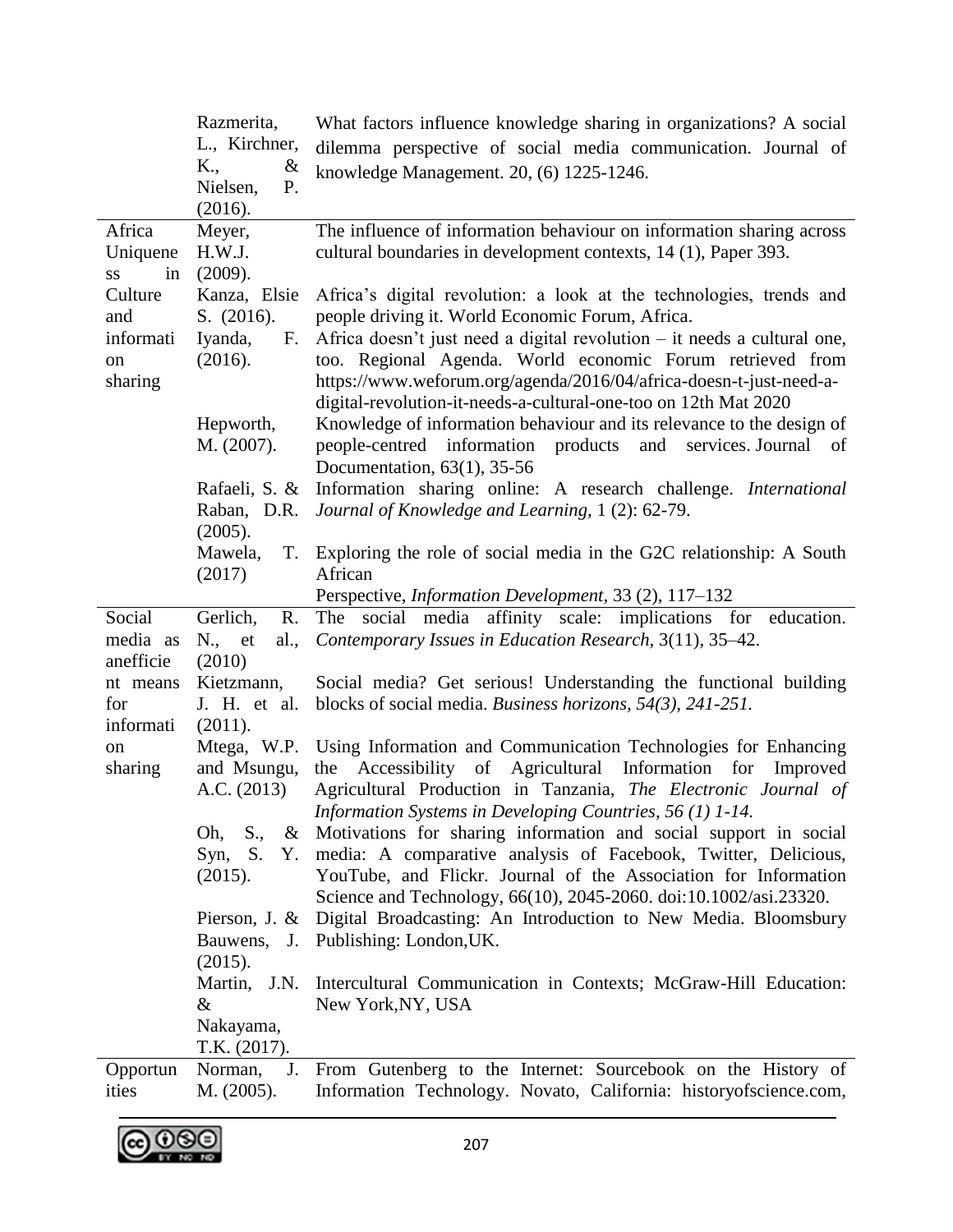| coming    |                   | 2005.                                                                        |  |  |
|-----------|-------------------|------------------------------------------------------------------------------|--|--|
| from      | Chen, H.T. $&$    | The contribution of mobile social media to social capital and                |  |  |
| mobile    | Li, X. $(2017)$   | psychological well-being: Examining the role of communicative use,           |  |  |
| telephony |                   | friending and self-disclosure. Computer Human Behavior, 75,958-              |  |  |
| and web   |                   | 965.                                                                         |  |  |
| 2.0<br>in |                   | Anawati, D., Behavioral adaptation within cross-cultural virtual teams. IEEE |  |  |
| Africa    |                   | & Craig, A. transactions on professional communication, 49(1), 44–56.        |  |  |
|           | (2006).           |                                                                              |  |  |
|           |                   | Galindo, F. Information Sharing in Knowledge Society. IOS Press, pp.15-22.   |  |  |
|           | et al. $(2010)$ . |                                                                              |  |  |
|           | Rafaeli, S. &     | Information sharing online: A research challenge. <i>International</i>       |  |  |
|           |                   | Raban, D.R. <i>Journal of Knowledge and Learning</i> , 1(2): 62-79.          |  |  |
|           | (2005).           |                                                                              |  |  |
|           | Tchouakeu,        | Collaborative Humanitarianism: Information Networks that reduce              |  |  |
|           | L.M.N.<br>$\&$    | suffering. In Anderson, R.E (ed). World Suffering and Quality of Life.       |  |  |
|           | Tapia, A.H.       | Social Indicators Research Series. Springer Science + Business Media,        |  |  |
|           | (2015).           | Dordrecht.                                                                   |  |  |
|           | Praditya, D.      | Benefits and Challenges in Information Sharing Between the Public            |  |  |
|           | $\&$<br>Janssen,  | and Private Sectors. Proceedings of the 15th European Conference on          |  |  |
|           | M. (2015).        | eGovernment 2015: ECEG 2015. Academic Conferences Limited, 246.              |  |  |

### **Findings**

The findings are presented based on specific research questions: (1) How is information shared in the era of social media? (2) How contextually social media is relevant for Information sharing in an Africa perspective? (3) What are the motivators for use of social media for information sharing in the African context? (4) What are the challenges for effective information sharing in Africa?

### *Information sharing in the era of social media*

Findings as presented in Table 2 indicate that unlike the preceding era, social media makes information sharing ease, ubiquitous and convenient. What makes social media powerful is its user generated content characteristics. Its users are united online based on their interests, activities, and common views or goals, a feature that eases engagement between the sender and potential information receiver. Yet most of interactions are documented. The findings in Table 2 further indicate that flourishing of social media is not without important enablers including the emergency of the Internet supported by Web 2.0; a good number of population owning smart phones; huge investment made in the construction of the National ICT Broadband Infrastructure Fibre Optic Backbone (NICTBB) in some countries such as Tanzania, with mobile phone users accessing internet at lowest costs; access to competitive data bundle packages; enactment of cybercrime Acts that criminalises cyber crime activities. As a result, social media has emerged as a tool that powers to connect and share information among global users ubiquitously; deemphasizes media concentration, centralization, professionalization, bureaucratization and

Information sharing in the Social media era: A User in African perspective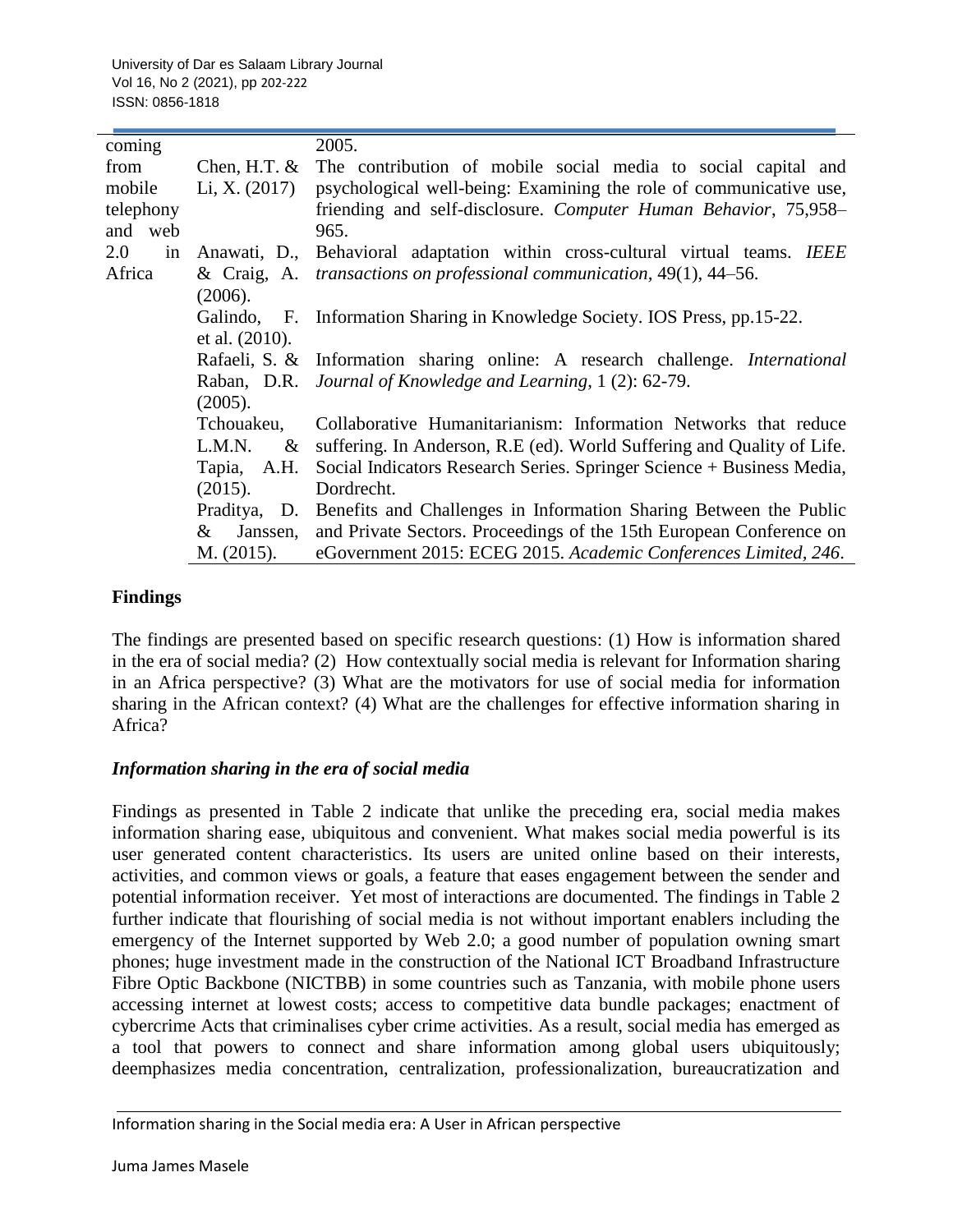monopolization of information; and creating a market made up of interacting users thus facilitating communication with customers.

|                 | n miormanon bharm. In the era of boeian means                                  |
|-----------------|--------------------------------------------------------------------------------|
| Social          | media Description                                                              |
| item            |                                                                                |
| Characteristics | User generated content                                                         |
|                 | Ubiquitous such that it is available everywhere and at all the times           |
|                 | Users are united online based on their interests, activities and common views  |
|                 | or goals.                                                                      |
|                 | Easy engagement offers opportunities for clarification                         |
|                 | Interactions are documented                                                    |
| Enablers        | The Internet supported by Web 2.0                                              |
|                 | Good number of population owning smart phones                                  |
|                 | Huge investment (for example in Tanzania) made in the construction of the      |
|                 | National ICT Broadband Infrastructure Fibre Optic Backbone (NICTBB), with      |
|                 | mobile phone users accessing internet at lowest costs.                         |
|                 | Competitive data bundle packages                                               |
|                 | Enactment of cybercrime Acts that criminalises cyber activities                |
| Impact          | Powers to connect and share information with anyone on the earth ubiquitously  |
|                 | Deemphasizes media concentration, centralization, professionalization,         |
|                 | bureaucratization and monopolization of information                            |
|                 | Creating a market made up of interacting users thus facilitating communication |
|                 | with customers                                                                 |

### **Table 2: Information sharing in the era of social media**

# *Information sharing motivation using social media in African perspective*

The study observes a number of motivational factors to share information using social media in African perspective. In reference to Pareto analysis, the vital factors and least important factors are as presented in Table 3 and Figure 1. They are indicated as perceptions of source credibility; networking/relationship maintenance; enjoying helping others/altruism; reciprocity; socializing; monetary rewards; perceptions of information quality/content types; boosting own reputation/self-promotion; instant news sharing /making day-to-day work easier; and, entertainment. Of the least important factors, they include: self-perceptions of opinion leadership; perceived preference of online news; self-perceptions of opinion seeking; perceived susceptibility; perceived usefulness; trusting that sharing is worthwhile; argument quality and organizational knowledge sharing culture.

### **Table 3: Pareto analysis on factors motivating information sharing on social media**

| Factors motivating information sharing on social<br>media | <b>Tally</b> | Freq     | $\%$ age<br>freq | Cum %age<br>Freq |
|-----------------------------------------------------------|--------------|----------|------------------|------------------|
| <b>Vital factors</b>                                      |              |          |                  |                  |
| Perceptions of source credibility (CRE)                   | 11111        |          | 12.2.            | 12.2             |
| Networking/relationship maintenance motives (NET)         | 11111        | 5        | 12.2             | 24.4             |
| Enjoy helping others/altruism(ALT)                        | 1111         | $\Delta$ | 9.8              | 34.1             |

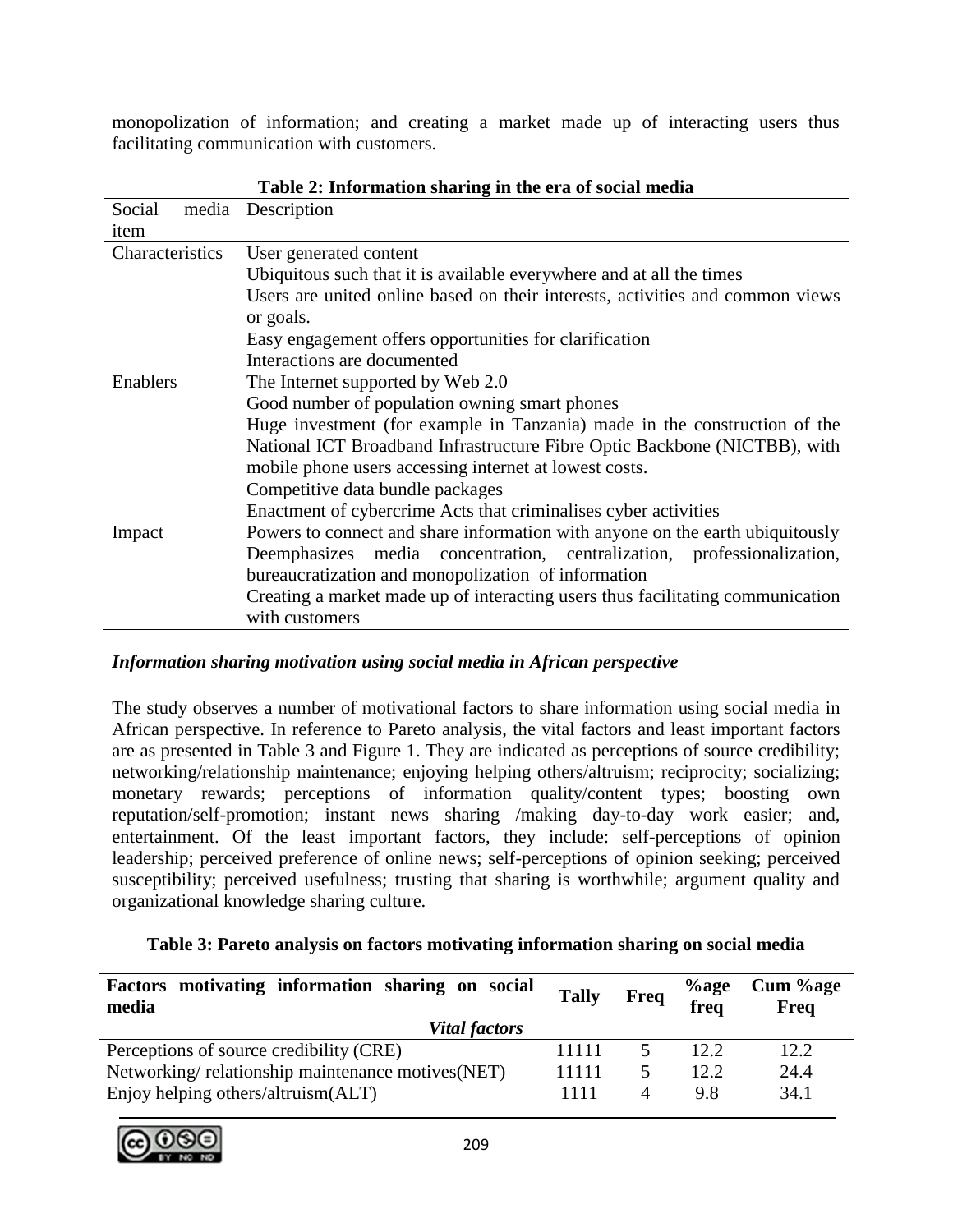University of Dar es Salaam Library Journal Vol 16, No 2 (2021), pp 202-222 ISSN: 0856-1818

| (REC)<br>Reciprocity                                                  | 1111 | 4              | 9.8 | 43.9  |
|-----------------------------------------------------------------------|------|----------------|-----|-------|
| Boosting own reputation/ self-promotion(REP)                          | 1111 | 4              | 9.8 | 53.7  |
| Socializing /homophily<br>(SOC)                                       |      | 3              | 7.3 | 61.0  |
| Monetary rewards<br>(REW)                                             | 11   | $\overline{2}$ | 4.9 | 65.9  |
| Perceptions of information quality/content types(QUAL)                | 11   | $\overline{2}$ | 4.9 | 70.7  |
| /making day-to-day<br>sharing<br>Instant news<br>work<br>easier(EASE) | 11   | $\overline{2}$ | 4.9 | 75.6  |
| Entertainment (ENT)                                                   | 11   | $\overline{2}$ | 4.9 | 80.5  |
| <b>Least Important factors</b>                                        |      |                |     |       |
| Self-perceptions of opinion leadership                                |      | 1              | 2.4 | 82.9  |
| Perceived preference of online news                                   |      |                | 2.4 | 85.4  |
| Self-perceptions of opinion seeking                                   |      |                | 2.4 | 87.8  |
| Perceived susceptibility                                              |      |                | 2.4 | 90.2  |
| Perceived usefulness                                                  |      |                | 2.4 | 92.7  |
| Trusting that sharing is worthwhile                                   |      |                | 2.4 | 95.1  |
| Argument quality                                                      |      |                | 2.4 | 97.6  |
| Organizational knowledge sharing culture                              |      |                | 2.4 | 100.0 |
| <b>TOTAL</b>                                                          |      | 41             |     |       |





# *Information sharing and social media use in an Africa perspective*

Findings as presented in Table 4 indicate that contextually (in terms of cultural environments, organizations, tasks, circumstances, systems, technology, and formal or everyday settings), Africa is unique, an aspect that influence the manners with which information sharing can be done (Meyer, 2009). The findings further indicate that information sharing is within cultural boundaries and tacit in nature that consequently does not always live up to expectations. Besides, findings indicate that, African live in a collective culture that determines information behaviour.

#### Information sharing in the Social media era: A User in African perspective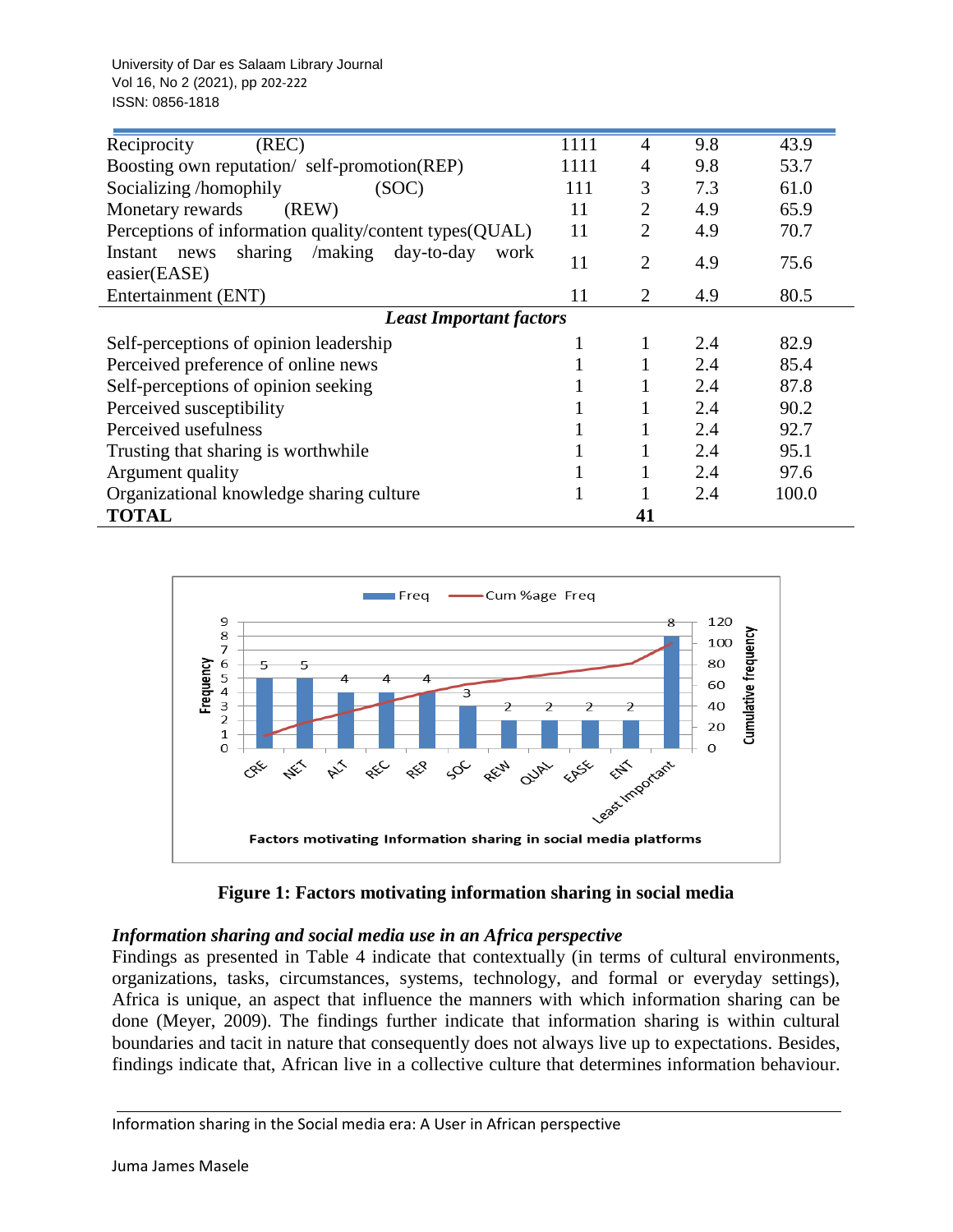Along with, incoming information is more readily accepted if the messenger or the sender has credibility among the group.

| Africa     |  | contextual Being culturally unique                                       |
|------------|--|--------------------------------------------------------------------------|
| Uniqueness |  | Sharing is within cultural boundaries and it is tacit in nature          |
|            |  | Mostly, African live in a collective culture that determines information |
|            |  | behaviour.                                                               |
|            |  | Incoming information is more readily accepted if the messenger/sender    |
|            |  | has credibility among the group                                          |
|            |  | Being resource poor                                                      |
|            |  |                                                                          |

# **Table 4: Information sharing and social media use in an Africa perspective**

# *Challenges to effective information sharing in Africa*

The last specific research question was *"*What are the challenges for effective information sharing in Africa?" The study observes a number of documented challenges to effective information sharing in Africa. As presented in Table 5, the pressing challenges include security threats; availability of electronic devices/hardware and software; knowledge and skills of use; underdeveloped information technology infrastructures such as reliable power supply, affordable internet services, and supportive policies; resources constraints including financial, time, human and ICT equipment; and source/information authority credibility challenge.

# **Table 5: Challenges to effective information sharing in Africa**

| <b>Item</b>       | <b>List description</b>                                                   |
|-------------------|---------------------------------------------------------------------------|
| Challenges to     | Security threats                                                          |
| effective         | Availability of electronic devices/hardware and software                  |
| information       | Knowledge and skills of use                                               |
| sharing in Africa | Underdeveloped information technology infrastructures                     |
|                   | Being developing country, Africa is resource poor (financially, time, and |
|                   | human resources)                                                          |
|                   | Source/authoritativeness credibility challenge                            |

# **Discussion of findings**

# *Information sharing in the era of social media*

The study has observed how the emergency of social media services (such as LinkedIn, Instagram, Twitter, Flickr, Youtube and Facebook) has increased people's willingness to share personal and professional information now more than ever before (Baccarella *et al.,* 2018). Unlike other websites, online social networks are based on users as opposed to content, without them there would be empty forums, chat room and even applications. Social media users are united online based on their interests, activities and common views or goals. Dollarhide (2019) adjoins that social media tools connect and enable users to interact with one another and have fun with friends and family, thus mirroring basic social norms and human social needs (Chen & Yu-

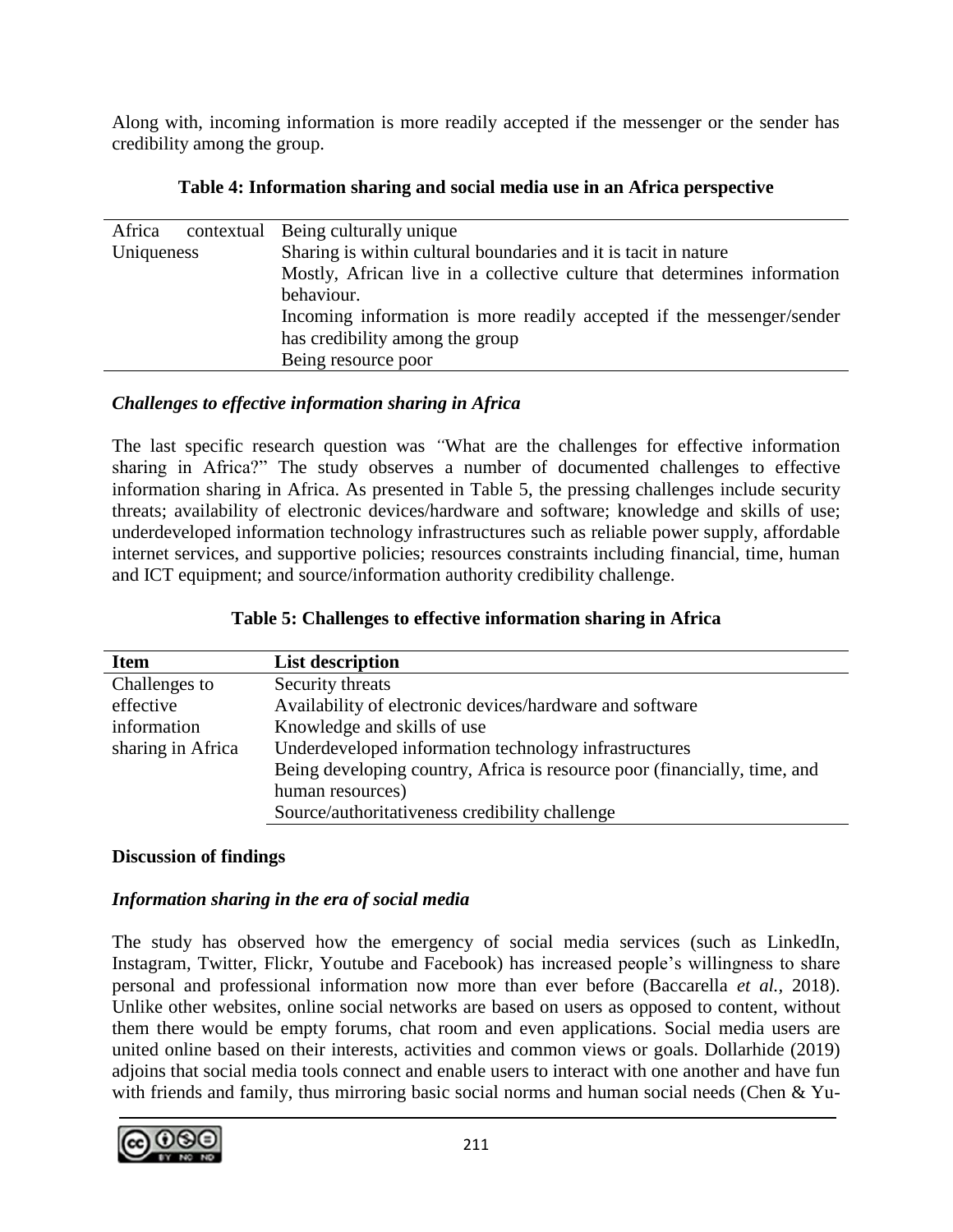Qian, 2015; Fuchs, 2017). According to Sawyer & Chen (2012) social media has emerged as an important part of human life through promoting interconnectedness and interdependence of culturally diverse world and cultures. Accordingly, it shapes people's culture and way of thinking, including information sharing behaviour. The number of people who use social media for information sharing is thus increasing, a mechanism almost replacing the traditional ways.

The study has observed that unlike in the past information sharing with social media is ubiquitous (Norman, 2005; Anawati & Craig, 2006) enabling participants to easily and quickly connect, create, comment, view, share, rate, discover, profile and exchange user-generated content wherever they are at all the times (Wasserman & Benequista, 2017; Bradley & McDonald, 2011; Hanna, Rohm, & Crittenden, 2011) than before. Notably, access to desired information can be simply accomplished through friendship requests, followership and likes (Masele & Rwehikiza, 2021). Yet the tools enhance engagement as well as clarification on issues that matter.

According to Kümpel *et al.* (2015), social media not only offer convenient and easy-to-use tools for posting content, but also simplify and facilitate information sharing among organizations and individuals. Studies (Dervojeda, *et al.,.* 2014; Domingo *et al,* 2008) indicate increasing engagement over social media among people who trust one another such that they can freely share information. It thus deemphasizes media concentration, centralization, professionalization, bureaucratization, and monopolization of information as hindrances to user access to information (Alemoh& Ishima, 2013). Beyond being fast, vast, and cheap, an advantage of online information sharing is that most interactions are documented.

Globally, there are more than 3 billion social media users today (Clement, 2020) sharing information through articles, photographs, videos, and recordings with others (Salmerón, *et al.,* 2018). In Africa, a number of local social media forums are already in boom. For example, in Tanzania, apart from Facebook, Twitter YouTube, LinkedIn, Blogs, WhatsApp and Instagram, local popular social media platforms include the Jamii Forums, Michuzi blog, Mabadiliko forum, Milard Ayo blog, Mpekuzi blog, Bongo 5, Bongo-Lob and other more (Masele& Magova, 2017). Other sites with added social media features include newspaper sites such as The Citizen, Daily News, Global Publishers, and the This Day (Masele& Magova, 2017). Other countries in Africa, likewise, have their own locally used platforms. It is thus an opportunity for users to share information and engage for their information needs efficiently. Mawela (2017) asserts that where the potential of social media tools is optimally exploited it will enable information gathering and exchange to meet user satisfaction for information access and sharing needs.

The study has identified a number of important supporting factors that has led to social media use booming in Africa. The factors include, the emergence of internet supported by Web 2.0 and growth of; phones technology especially smart-phones (Grewal & Levy, 2014; Chen & Li, 2017) thus reaching more and more people including those in remote areas. The Africanews (2017), records that there were about 731 million phone users in Africa by 2016 and it was expected to rise by 2020. The speed of Internt has kept improving, from first generation (1G) to the much anticipated fifth generation (5G), come 2020 allowing data transfer of up to 1 terabyte per second (BBC, 2015) catalysed by heavy infrastructural investments including layinng down fibre optic technology. Selected African countries mobile phone subscription include Nigeria (172.73 mil), Egypt (93.78 mil), South Africa (92.43 mil), Ghana (40.93 mil.), Kenya (49.50 mil) and Uganda (24.47 mil) [ITU, 2018]. Already Tanzania had seven Mobile Service Providers by December 2019 including; Airtel, Tigo, Vodacom Tanzania, Zantel, Smart, TTCL, and Halotel

Information sharing in the Social media era: A User in African perspective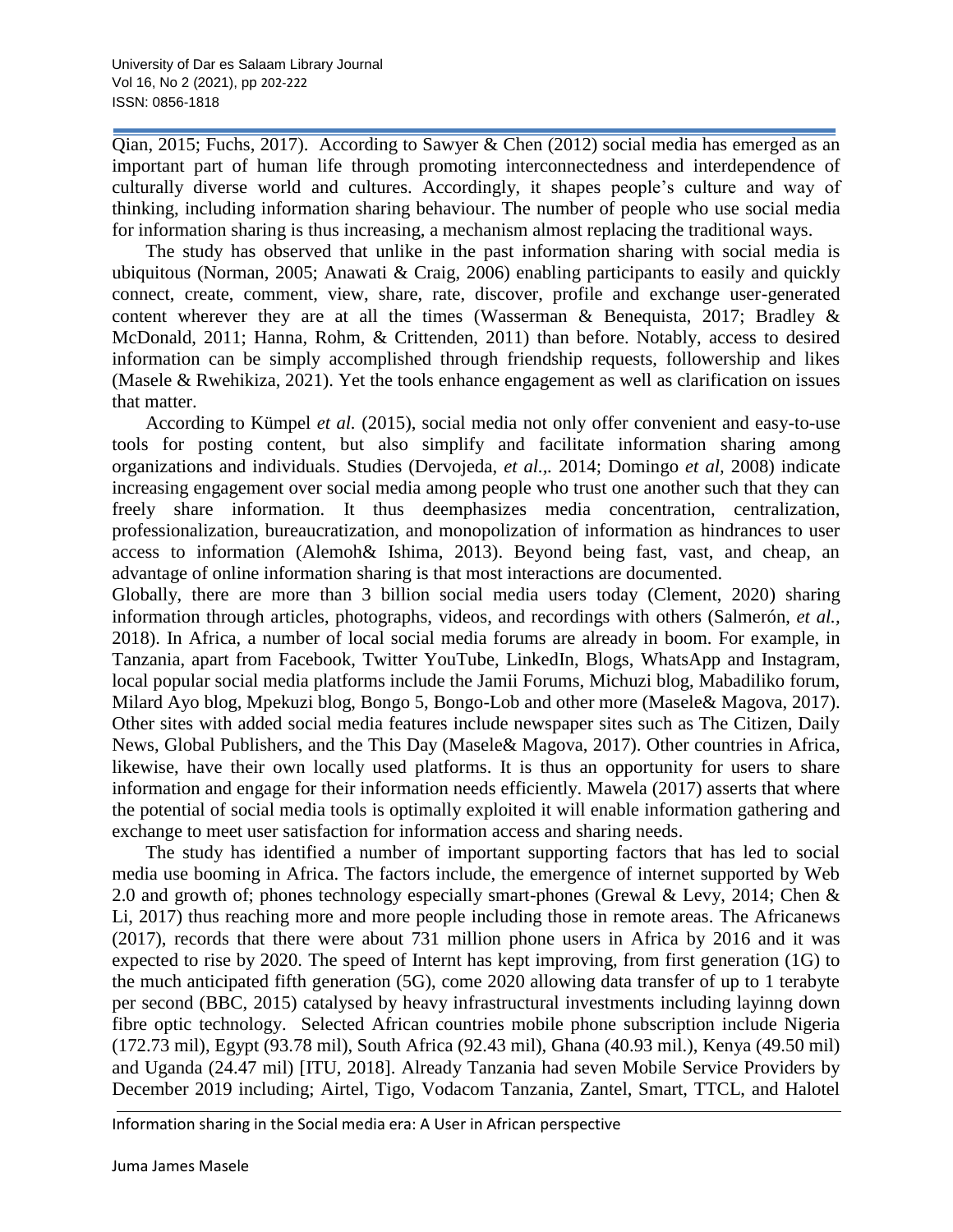(TCRA, 2020), serving more than 43 million subscribers, with mobile phone usage projected to be 20 times by 2019 (ITU, 2018). These are driving social media use through their competitive data bundle packages, and affordable smart-phone campaigns. If well contemplated it has a lot of promise to ensure effective information sharing through social media

While, the emergence of social media has led to the expansion of the level of information sharing and socialization among individuals in the society in general, its impact to businesses has been enormous including reaching out its customers. According to Hajli & Lin (2016), social media give useful data to businesses for future strategies based on online sharing. It has power to connect and share socio-economic information wellbeing with anyone on Earth or with many people simultaneously at low cost possible (Masele & Magova, 2017; Grewal & Levy, 2014; Stelzner, 2014; Okoh & Lucky, 2014). According to Lin *et al*. (2013), social media has been a market that is completely made up of interacting users and has become a platform where users share and discuss their own experience with each other about everything. It facilitates business enterprises communication with customers, enabling the melding of social interactions on ecommerce sites thus easily accessing virtual communities, allowing individuals to be easily accessible. Through social media individuals then interact with each other or within groups that share common business interests and goals. They help fulfil communication needs and wants of users by disseminating information among different groups in a more efficient manner, resulting in increased productivity (Kietzman *et al.,* 2011), increased venture opportunities and efficiently reaching established communities of information users for their information needs (Okoh & Lucky, 2014).

# *Information sharing motivation in social media*

Social media could not have thrived so successfully without some motivators. The study has identified that credibility of the source of information and networking motives are the top priority motivators for sharing information on social media platforms. Other vital factors include altruism, reciprocity, self-promotion, socializing, monetary rewards, perceptions of information quality, entertainment, information seeking behaviour among others (Liu *et al.,* 2016; Hur *et al.,* 2017; Dedeoglu, 2019; Shang, *et al.,* 2020). According to Oh and Syn (2015), motivation towards using social media can be intrinsic or extrinsic. Where motivation is intrinsic people visit social media simply because they like to use them with self-encouragement or self-interest [\(Król](https://www.emerald.com/insight/search?q=Karol%20Kr%C3%B3l) & [Zdonek](https://www.emerald.com/insight/search?q=Karol%20Kr%C3%B3l), (2020). Extrinsic motivation on the other hand is externally motivated, for monetary (e.g. quest for financial rewards) or non-monetary incentives including a desire for reputation building (Schiuma *et al.,* 2012) as well as to stimulate people to contribute more in community activities (Oh & Syn (2015), relationship maintenance (Liu et al., 2016; Hur *et al.,* 2017), knowledge sharing, making day-to-day works easier; adding value to knowledge and trusting that sharing is worthwhile (Schiuma *et al.,* 2012). Razmerita (2016) identified that the drivers for information sharing on social media are; enjoy helping others, monetary rewards, management support and organizational citizenship and culture to share information products and knowledge.

A study on Information sharing activities in five different types of social media- Facebook, Twitter, Delicious, YouTube and Flickr, identified a number of social media activities, including creating postings, photos, and videos. Other identified activities include sharing information on products advertised online and later buy it through online as well (Sin *et al.,* 2012); playing games online and to discuss on sports like football and computer software (Ali et al., 2010);

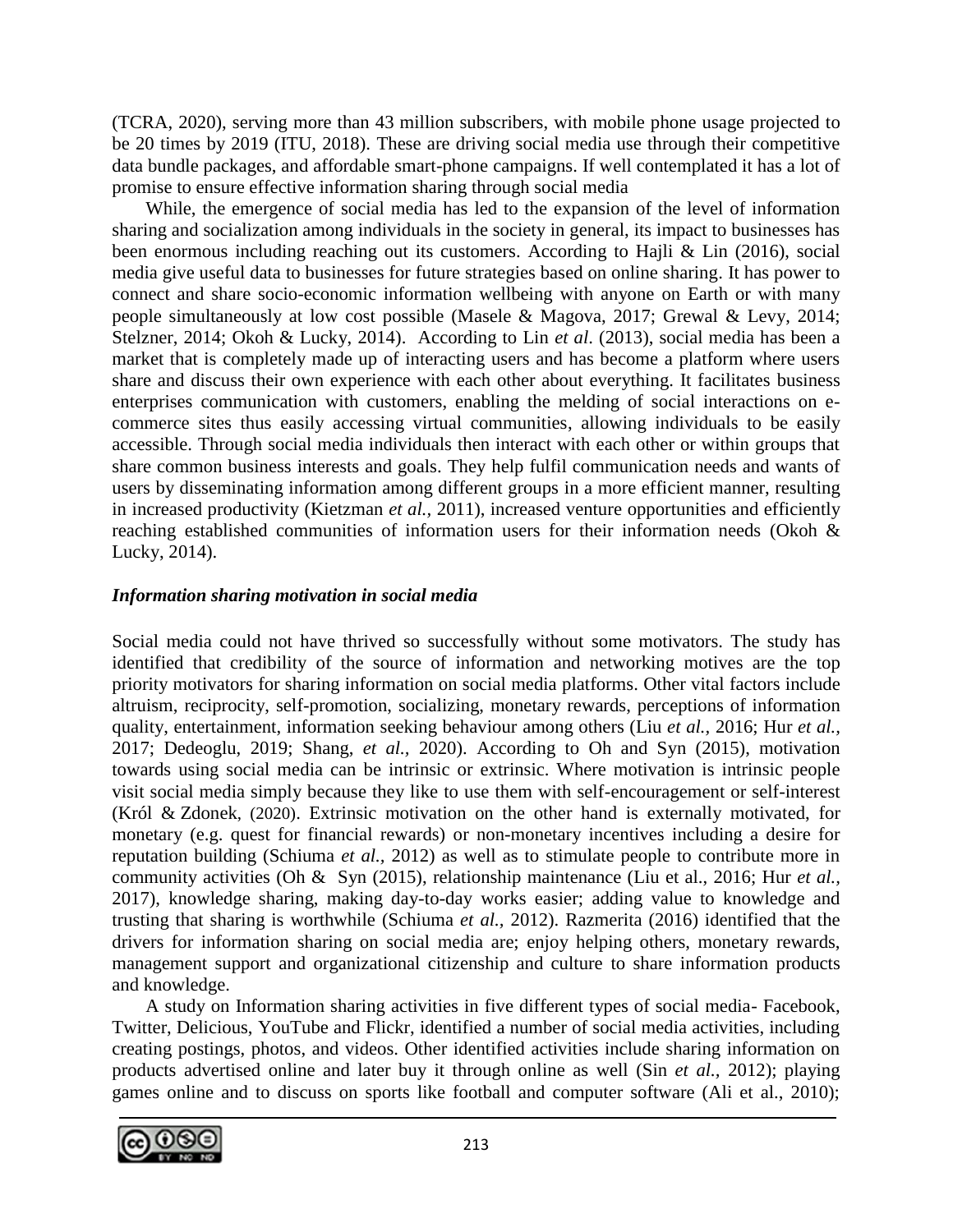communicating on matters regarding self-interest and music (Oh and Syn, 2015);sharing education related such as educational materials (Gerlich *et al.,* 2010); having fun and for knowing about the current status of others (Quan-Haase & Young, 2010); posting photos; expressing their feelings and impressions; sharing videos and music; and posting new links. This is also in line with to Kietzman *et al* (2011), who argue that people in social media are connected to each other by shared objects, whether it is a picture, text, video, link, audio or location, depending on the aim and the content of the site.

Oh and Syn (2015) summarizes ten motivation factors to using social media including: enjoyment (participating in social media as a hobby, useful for finding information and sharing it with those who need it); self-efficacy (feeling a sense of accomplishment); learning (updating oneself with information about topics of interest), personal gain (information related to ones' businesses); altruism (need to help others without expecting external rewards); empathy (providing social and emotional support for one another); social engagement (communication with peer users or collaborate with them to find solutions to problems, or simply enjoy feelings of engagement with others); community interest (discussing certain community topics of interest),reciprocity (share information to return favours that they receive from others); and reputation (seeing increasing in the number of friends or followers or to be recognized as top contributors) as the motivations of social media users based on reviews of major motivation theories and models (see also Hsu & Lin, 2008; Lin & Lu, 2011; Kietzman *et al.,* 2011; Oh & Syn, 2015). Findings from Oh & Syn (2015) study further indicate that all of the ten motivations are influential in encouraging users' information sharing to some degree and strongly correlate with one another.

The findings of this study further have revealed that effective information sharing depends on each party disclosing information that may facilitate the other party's activities. People share personal information in order to maintain relationships with other individuals. The findings are in line with Martin & Nakayama (2017) who observes that social media is a means of exchanging opinions, ideas, and viewpoints with other people from diverse communities such as churches, schools, diverse volunteer groups, organizations, and workplaces. In doing so it endows every one with rich information important for various socio-economic endeavours.

### *Information sharing and social media use in an Africa perspective*

Unlike most of developed countries, developing countries including Africa are contextually different in terms of culture and developmental levels which affect the way information is shared (Meyer, 2009). While, the process of information sharing across cultural boundaries can be affected by a variety of factors, some of them are not easily detected, because they are of a tacit in nature. Some of these contextual elements include power structures and the hierarchical nature of society, as well as social forces in communities where knowledge, characteristics, expectations and norms are internalized to varying degrees in the individual (Hepworth, 2007). Studies indicate that Africa society is collectivistic in nature and seeks to maintain existing relations in social network sites. Besides, Africa is to a large extent used to oral culture, and information flow is controlled by attitudes, perceptions, norms, values and belief systems inherent to local culture that in turn influence access, use and acceptance of shared information (Meyer, 2009; Sawyer & Chen, 2012). Meyer (2009) observes that in a collective culture, incoming information is more readily accepted if the messenger or sender has credibility among

Information sharing in the Social media era: A User in African perspective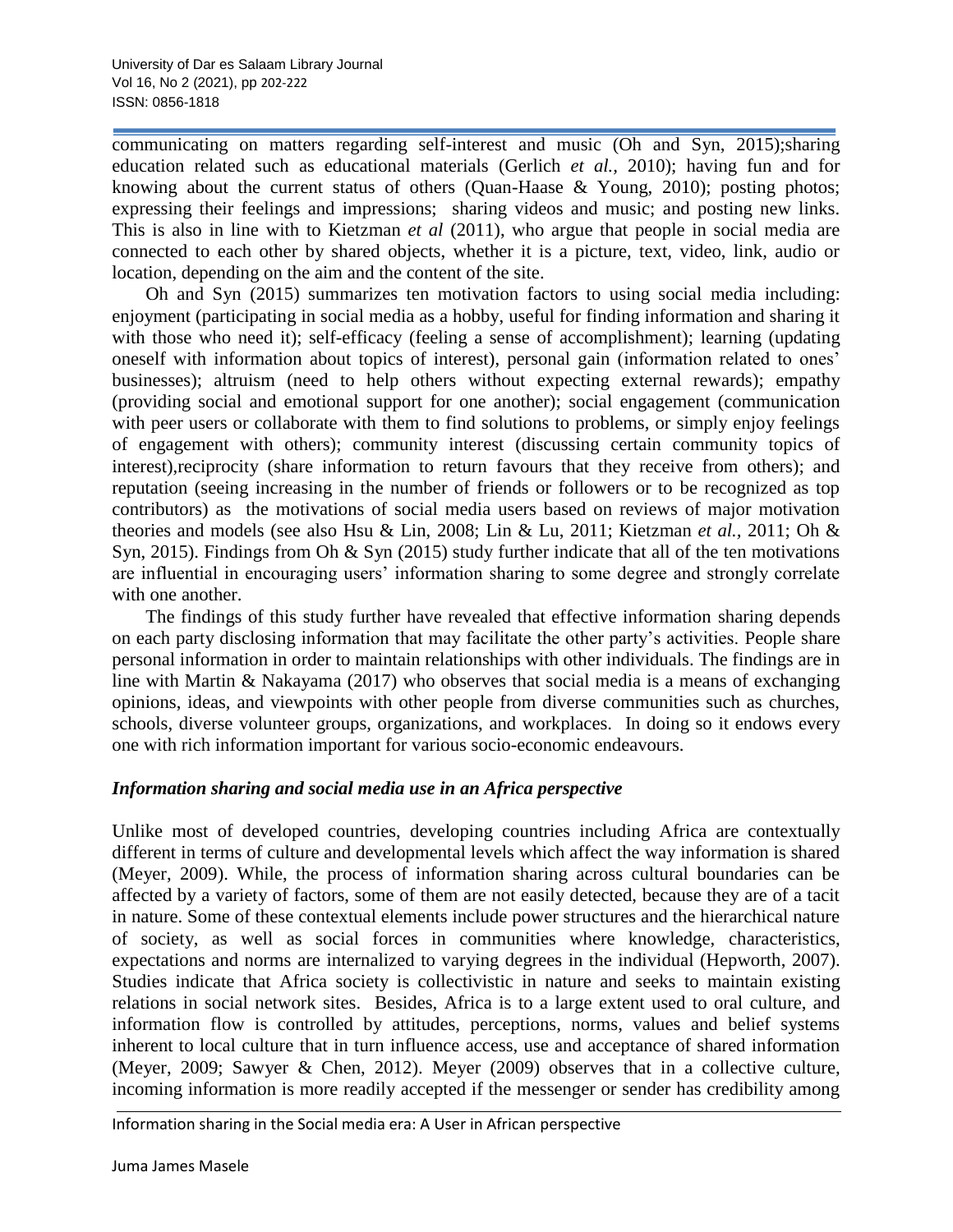the group. Or else users may approach a knowledgeable person they trust for approval. If the group thinks the incoming information, product or technology is a viable option, the individuals in the group will accept it more readily or else it may be rejected (Sawyer& Chen, 2012). This consequently affects how information users behave through social media.

As Kanza (2016) advices that while the digital revolution is hoped as a way to transform Africa it must not lose sight of its cultural aspects. This is also supported by Iyanda (2016) who arguments that, Africa doesn't just need a digital revolution – it needs a cultural one, too. Iyanda (2016) further argues that if well taken, digital technologies are helping Africans forge a sense of cultural cohesion that could lead to wider continental integration. Without careful scrutiny, ICT can become either bridges or barriers in information sharing practices.

### *Challenges to effective information sharing in Africa*

Information sharing is a complex multi-dimensional phenomenon affected by behavioural, social, economic, legal, and technological influences, to name a few. Yet, this study has observed that, the impact with each factor varies with context. For example, the quality, availability and accessibility of information are low in Africa as compared to the counter parts in developed world. According to Rafaeli & Raban (2005), acquiring information and knowledge demand many resources including technology, time, and skills and funding which without properly planning and managing them it may make information sharing difficult. Erlandson (2010) adds that user knowledge and skills are important as exchange does not rest upon computers but, rather, the people who use them. Related to personnel/ people knowledge and skills include the moral, technical, didactic, information asymmetric, as well as self efficacy. Yet, presence of well-established ICT infrastructure and respective facilitating conditions including presence of well-established sharing guidelines, supportive laws and regulations are important to enable successful information sharing (Kanza, 2016).

Literature asserts that when someone shares information in an online environment, several security threats related consequences exist including failure to recognize the actual recipients of information and failure to get as much information (Schiuma *et al.,* 2012). For example, shared information through the social networking is realized on Internet and all information resources could be accessible from different points in the world (Romansky, 2014). Each user uploads information that will be shared between a set of users of social network and it could be disseminated to different locations (Romansky, 2014). In this case the data subject does not know what policy and measures are used for counteraction to eventual attacks. Among the top consequences are identity theft and stalking, privacy breach, fraud, blackmail and other cybercrimes including hacking (Romansky, 2014; Praditya & Jansen, 2015) that consequently lead to lack of trust. Besides, a huge amount of personal information about users is stored by the online social networks which might be used not only by truthful users but also third parties with rather adverse purposes as well (Romansky, 2014).

A study by Apuke and Omar (2020) in Nigeria relating to COVID-19 pandemic for example revealed that altruism, instant news sharing, socialization and self-promotion were found to be high predictors of fake news sharing related to COVID-19 pandemic among social media users. Dedeoglu (2019) study on tourists' perceptions of social media, identified that tourists' perceptions of source credibility regarding social media content and perceptions of information quality had a positive impact on the importance attached to participant shared content. This is in

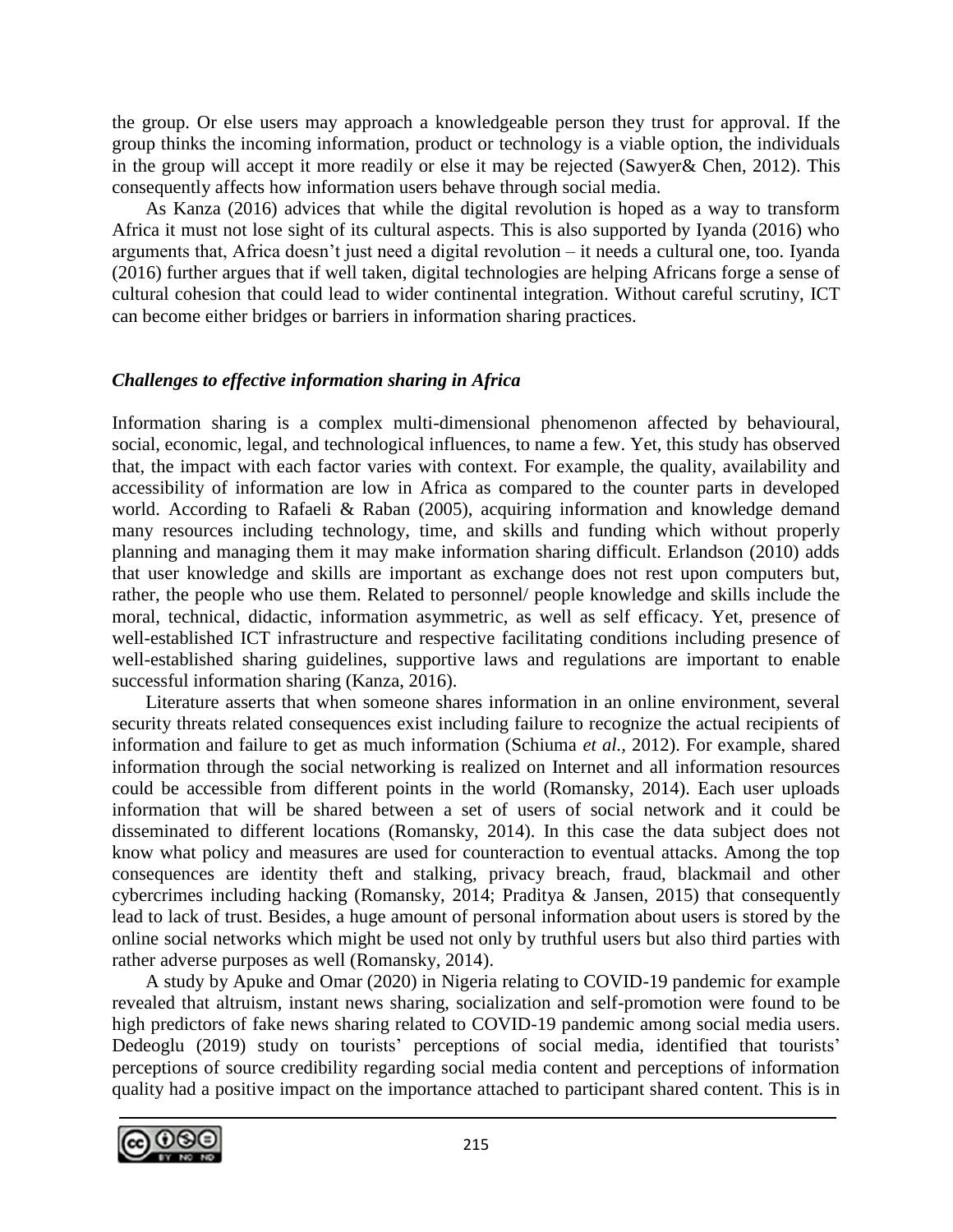line with Kim *et al* (2021) who identified that source type and content types had a high influence on click intention and the intentions to share information on social media platforms.

Barnes (2006) posits three different ways/solutions to protect privacy in online SNSs social solutions, technical solutions, and legal solutions. The social solutions to the privacy paradox begin at ethical upbringing from home and community around the user. The technical solutions have to do with skills to develop, operate and maintain the hardware and software in order to discourage any privacy violations. New user of social media needs to learn the features of a particular social media website to be able to use. To ensure confidentiality, measures for counteraction to all forms of destruction or loss of personal data, to an unauthorized access, and to all illegal forms of processing need to be well installed. They may include authentication of users, use of strong passwords, encryption, and others. According to Romansky (2014), the service providers should guarantee an effective protection of data integrity and data availability.

Although there are already existing laws in Africa, their enforceability level is not clear. In Tanzania for example although the Cybercrime Act of Tanzania enacted in 2015, criminalizes and penalizes among others cyber activities such as publication of false, deceptive, misleading or inaccurate information, initiating transmission of or re-transmission of unsolicited messages and violation of intellectual property rights and other types of cybercrimes, cybercrime activities are still ongoing. If well contemplated it has a lot of promise to ensure quality information sharing through social media. Gercke (2012) suggests that laws need to grant local and national authorities new tools and mechanisms for identifying, tracing and prosecuting cybercriminals.

### **Conclusions, Study Conceptual Model and Implications**

Considering the findings from this study it is evident that information sharing is inevitable especially in resource poor contexts like Africa. With well contemplation, social media has a lot of promise to ensure effective information sharing - one that enhances bi-directional, horizontal, and vertical information-sharing relationships; that ensure that critical information infrastructure is fully accessible to the public; and which it done under clearly defined information sharing roles, rules, and responsibilities among members.

The study has conceptualized that the ease of use, ubiquity, and convenience social media offers to information user influences the effectiveness of information sharing. However, the study considers extent of use as a function of presence on Social Media platforms and required components to allow for ubiquitous exchange of information as it avails to a user, and extent to which individuals and entities pass information to each other. The challenges revealed by this study act as influencing factors on the extent of use of social media. These include ICT infrastructure; security & privacy concerns; knowledge and skills; allocation of adequate resources (financials, equipment, time, and human resources); and availability of supportive national policies and regulations. Investments in important ICT infrastructure, user knowledge and skills and ensuring security and privacy are important for effective social media usage in sharing information. Although there are already existing laws in Africa, they need to be enforced. For example, the Cybercrime Act of Tanzania enacted in 2015, criminalizes and penalizes among others cyber activities such as publication of false, deceptive, misleading or inaccurate information, initiating transmission of or re-transmission of unsolicited messages and violation of intellectual property rights and other types of cybercrimes (URT, 2015).

Information sharing in the Social media era: A User in African perspective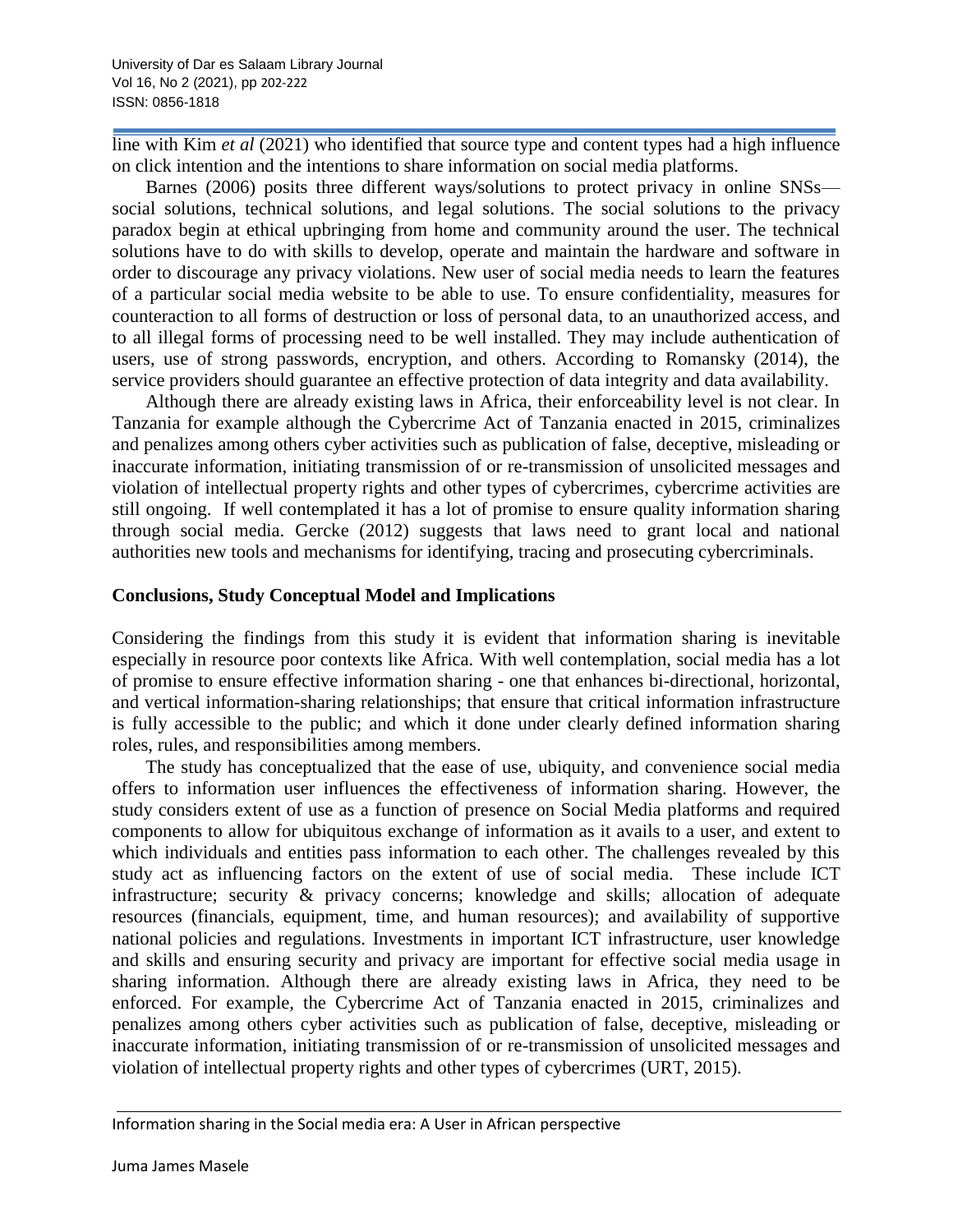The proposed model notes that there are important moderating factors that resonate how social media use can influence information sharing in African context. They include attitudes, values and belief systems inherent to local culture; concerns on source type and content credibility; networking motives; self efficacy and desire for reputation building; quest for financial rewards; and feeling a sense of accomplishment. Figure 2 details.



*Source: Author's own conceptualization*

This study has a number of implications. Unless issues related to information sharing are contextually examined, it may contribute to poor use or non-use of the information or information services at a particular social media disposal. A mechanism needs to be formulated that fits the belief systems inherent to African local cultures. Inculcating networking motives; self efficacy and attitude and a sense of accomplishment and altruism is important. Yet, attaching social media usage to monetary values; quest for financial rewards and enterprising user competitiveness through ease learning about competitors and connecting with potential customers globally have awesome results. It is thus a game changer that Africa can invest and capitalize for information sharing.

# **References**

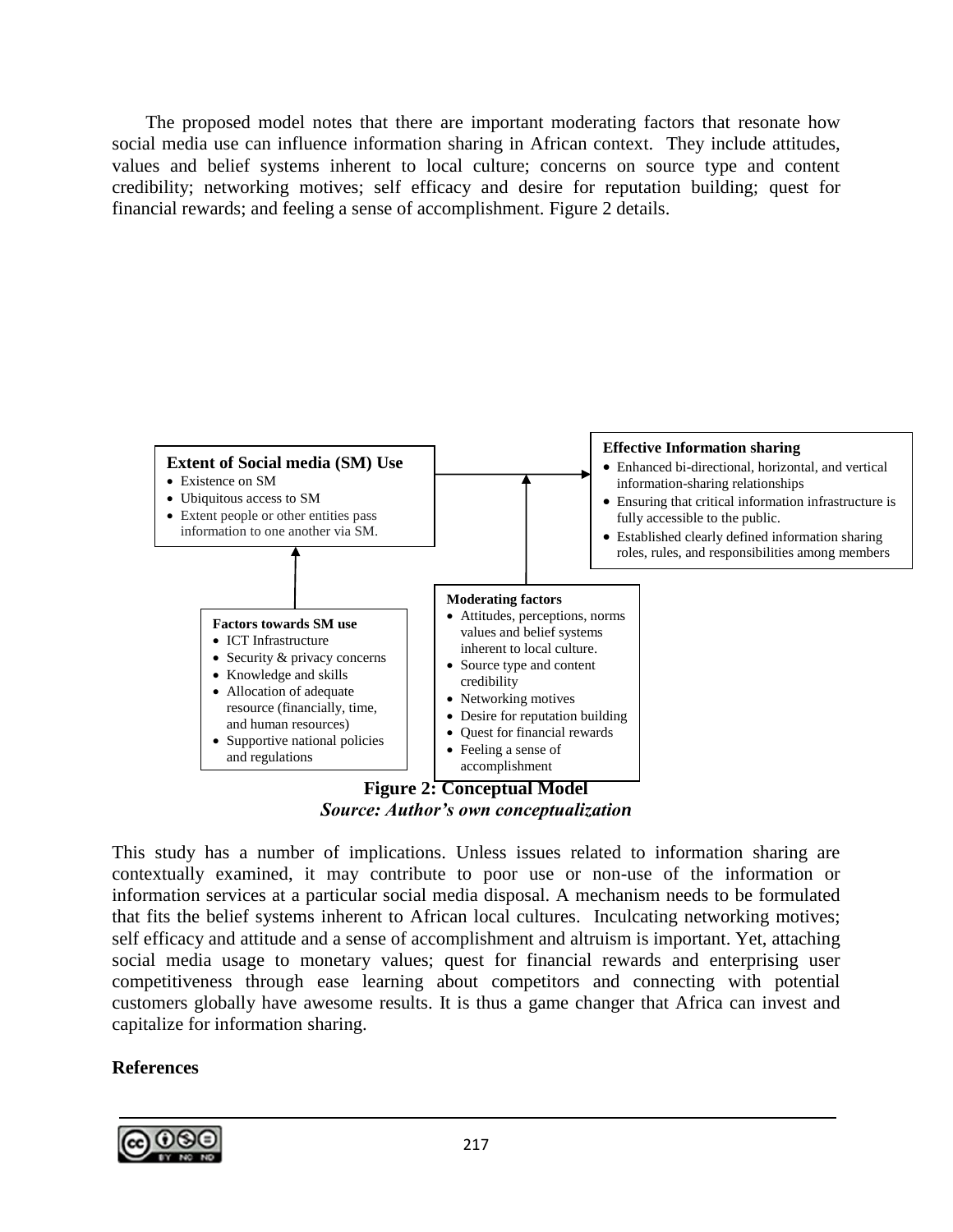- Africanews. (2017). Over half a billion mobile subscribers in Africa by 2020 [Hi-Tech]. Retrieved from [https://www.africanews.com/2017/07/25/over-half-a-billion-mobile](https://www.africanews.com/2017/07/25/over-half-a-billion-mobile-subscribers-in-africa-by-2020-hi-tech)[subscribers-in-africa-by-2020-hi-tech.](https://www.africanews.com/2017/07/25/over-half-a-billion-mobile-subscribers-in-africa-by-2020-hi-tech)
- Afzal, W. (2012). Management of Information Organizations. *Libraries Research Group*, *Information and Communication Studies.* Chandos Publishing.
- Alemoh, T. A., & Ishima, L. (2013). Social Media: An emerging conundrum? *An International Journal of Arts and Humanities*, 2(2), 236-253.
- Alexander, R. (2013). How much of the world's workforce will come from Africa? BBC News. Retrieved from https://www.bbc.com/news/magazine-23030403
- Anawati, D., & Craig, A. (2006). Behavioral adaptation within cross-cultural virtual teams. *IEEE Transactions on Professional Communication,* 49(1), 44–56.
- Apuke, O.D. & Omar, B. (2020). Fake news and COVID-19: Modeling the predictors of fake news sharing among social media users. *Telematics and Informatics*, 56, 101475. doi: 10.1016/j.tele.2020.101475.
- Baccarella, C.V., Wagner, T.F., Kietzmann, J.H., &McCarthy, I.P. (2018). Social media? It's serious! Understanding the dark side of social media. *European Management Journal,* 36 (4), 431–438.
- BBC (2015). 5G Researchers Manage Record Connection Speed. [Online] Available at: http://www.bbc.com/news/technology-31622297 [Accessed 28 June 2020].
- Bentley, C. (2018). Information sharing: Advice for practitioners providing safeguarding services to children, young people, parents and carers. Bevan Brittan.
- Berman, J. (2013). Vision statement: Seven reasons why Africa's time is now. *Harvard Business Review,* 91(10), 34 – 35.
- Bradley, A.J., & McDonald, M.P. (2011). *The Social Organization: How to Use Social Media to Tap the Collective Genius of Your Customers and Employees*, Harvard Business Press.
- Chad Brooks (2014). *What is a pareto analysis?* Business News Daily Senior, March 29, 2014.
- Chen, H.G. & Yu-Qian, Z. (2015). Social media and human need satisfaction: Implication for social media marketing. *Business Horizons*, 58 (3), 335-345.
- Chen, H.T. & Li, X. (2017). The contribution of mobile social media to social capital and psychological well-being: Examining the role of communicative use, friending and selfdisclosure. *Computer Human Behavior,* 75,958–965.
- Clement, J. (2020). Number of global social network users 2010-2023. Retrieved fromhttps://www.statista.com/statistics/278414/number-of-worldwide-social-network-users/
- Coston, J. (2011). Knowledge is power and this is why we share. Retrieved from https://www.nomensa.com/blog/knowledge-power-and-why-we-share.
- Dedeoglu, B. B. (2019). Are information quality and source credibility really important for shared content on social media? *International Journal of Contemporary Hospitality Management*, 31(1), 513–534.
- Dervin, B., Harlock, S., Atwood, R. & Garzona, C. (1980). The human side of information: An exploration in a health communication context. In: Nimmo, D., ed. *Communication Yearbook 4. New Brunswick, N.J.:Transaction Books, 1980,591-608.*
- Dervojeda, K., Verzijl, D., Nagtegaal, F., Lengton, M., Rouwmaat, E., Probst, L., & Frideres, L. (2014). Innovative business models for competitiveness: Social Media for Internationalisation. *Case Study, Business Innovation Observatory, European Commission*, 190(12), 1-21.

Information sharing in the Social media era: A User in African perspective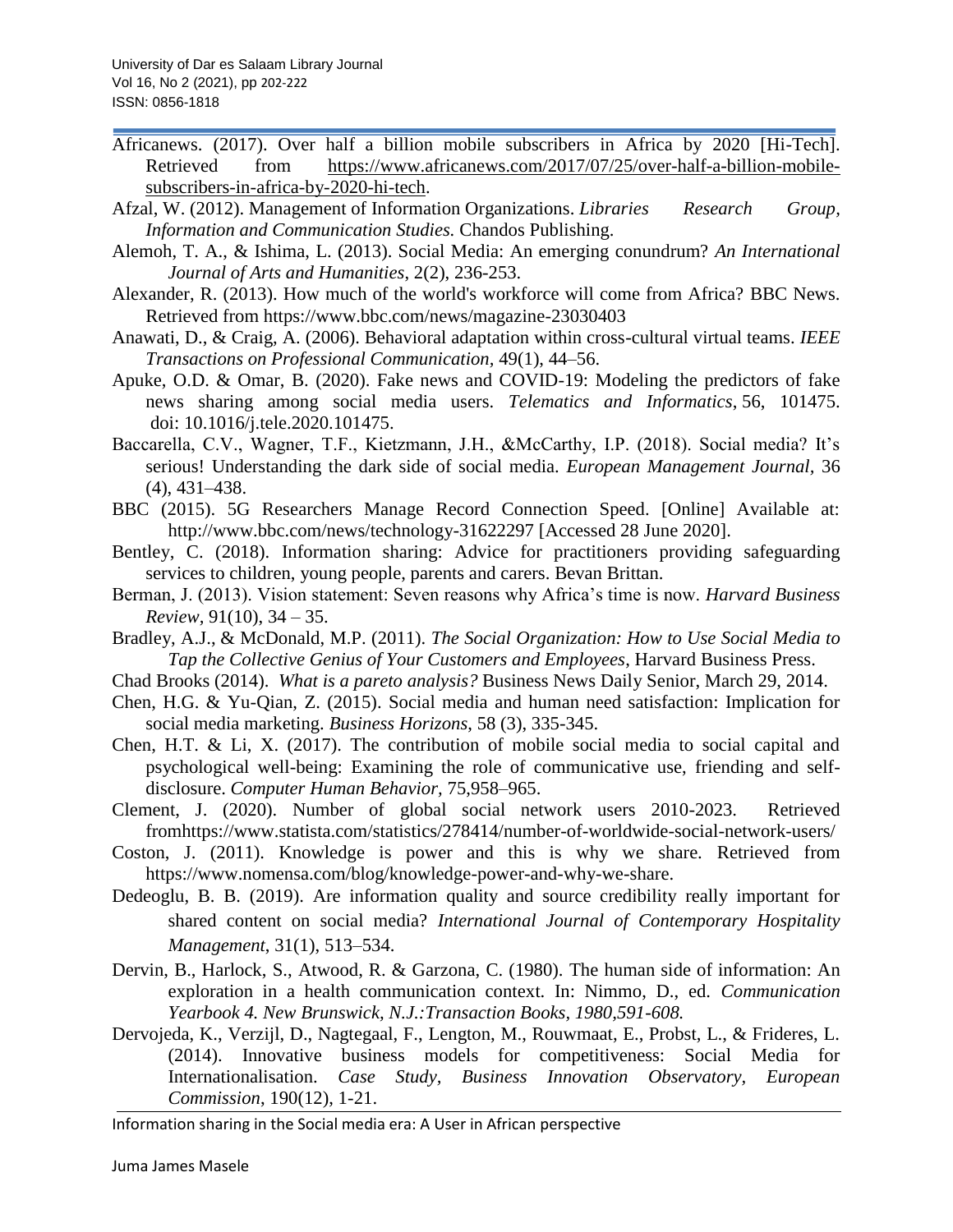Dollarhide, M.E. (2019). Social media definition. Retrieved from https://www.investopedia.com/terms/s/social-media.asp

- Erlandson, R.J. (2010). *Digital culture: the shifting paradigm of systems librarians and systems departments*. In: An Overview of the Changing Role of the Systems Librarian: Systemic Shifts, Iglesias, E. (Ed.). Oxford, UK: Chandos Publishing. pp. 1-14.
- Evans, C. (2001). *Developing and Retaining Organisational Knowledge*. Roffey Park Institute
- Fink, A. (2005). *Conducting Research Literature Reviews*. Sage.
- Fuchs, C. (2017). From digital positivism and administrative big data analytics towards critical digital and social media research. *European Journal of Communication*, 32(1), 37 –49.
- Galindo, F., Guidotti, M., Gulevich, V., Gursky, E., Kolesnikove, S., (….) & Vinograd, N. (2010). *Information Sharing in Knowledge Society*. IOS Press, 15-22.
- Gercke, M. (2012). Understanding cybercrime: Phenomena, challenges and legal response. ITU publication. Retrieved from www.itu.int/ITU-D/cyb/cybersecurity/legislation.html
- Gerlich, R. N., Browning, L., & Westermann, L. (2010). The social media affinity scale: Implications for education, *Contemporary Issues in Education Research,* 3(11), 35- 41.
- Grewal, D. & Levy, M. (2014). *Marketing.* 4th ed.McGraw- *Hill Education*; *4 th Edition.*
- Hajli, N.& Lin, X. (2016). Exploring the security of information sharing on social networking sites: The role of perceived control of information. *Journal of Business Ethics,* 133 (1), 111– 123. [doi:](https://en.wikipedia.org/wiki/Doi_(identifier))10.1007/s10551-014-2346-x.
- Hanna, R. Rohm, A. & Crittenden, V. (2011). We're all connected: The power of the social media ecosystem. *Business Horizons* 54(3), 265-273. DOI[:10.1016/j.bushor.2011.01.007.](http://dx.doi.org/10.1016/j.bushor.2011.01.007)
- Heeks, R., Foster, C., & Nugroho, Y. (2014). New models of inclusive innovation for development. *[Innovation and Development,](https://www.tandfonline.com/journals/riad20)* 4 (2), 175-185, DOI: 10.1080/2157930X.2014.928982.
- Hohenstein, N. O., Feisel, E. & Hartmann, E. (2014). Human resource management issues in supply chain management research: A systematic literature review from 1998 to 2014. *International Journal of Physical Distribution & Logistics Management,* 44(6), 38-52.
- Hur, K., Kim, T. T., Karatepe, O. M. & Lee, G. (2017). An exploration of the factors influencing social media continuance usage and information sharing intentions among Korean travellers. *Tourism Management*, 63 (C), 170-178.
- Iyanda, F. (2016). Africa doesn't just need a digital revolution it needs a cultural one, too: Regional Agenda. World economic forum. Retrieved from https://www.weforum.org/agenda/2016/04/africa-doesn-t-just-need-a-digital-revolution-itneeds-a-cultural-one-too
- Kanza, E. S. (2016). Africa's digital revolution: A look at the technologies, trends and people driving it. World Economic Forum, Africa.
- Khan, K.S., Kunz, R. Kleijnen, J. & Antes, G. (2003). Five steps to Conducting a systematic review, *Journal of the Royal Society of Medicine,* 96(3):118-121, DOI:10.1258/jrsm.96.3.118.
- Kietzmann, J. H., Hermkens, K. & McCarthy, I. P., & Silvestre, B. S. (2011). Social media? Get serious! Understanding the functional building blocks of social media. *Business Horizons,* 54 (3), 241-251.
- Kim, L. (2017). Information sharing: What is it? how to do it? why does it matter? Retrieved from: https://www.himss.org/resources/information-sharing-what-it-how-do-it-why-does-itmatter.

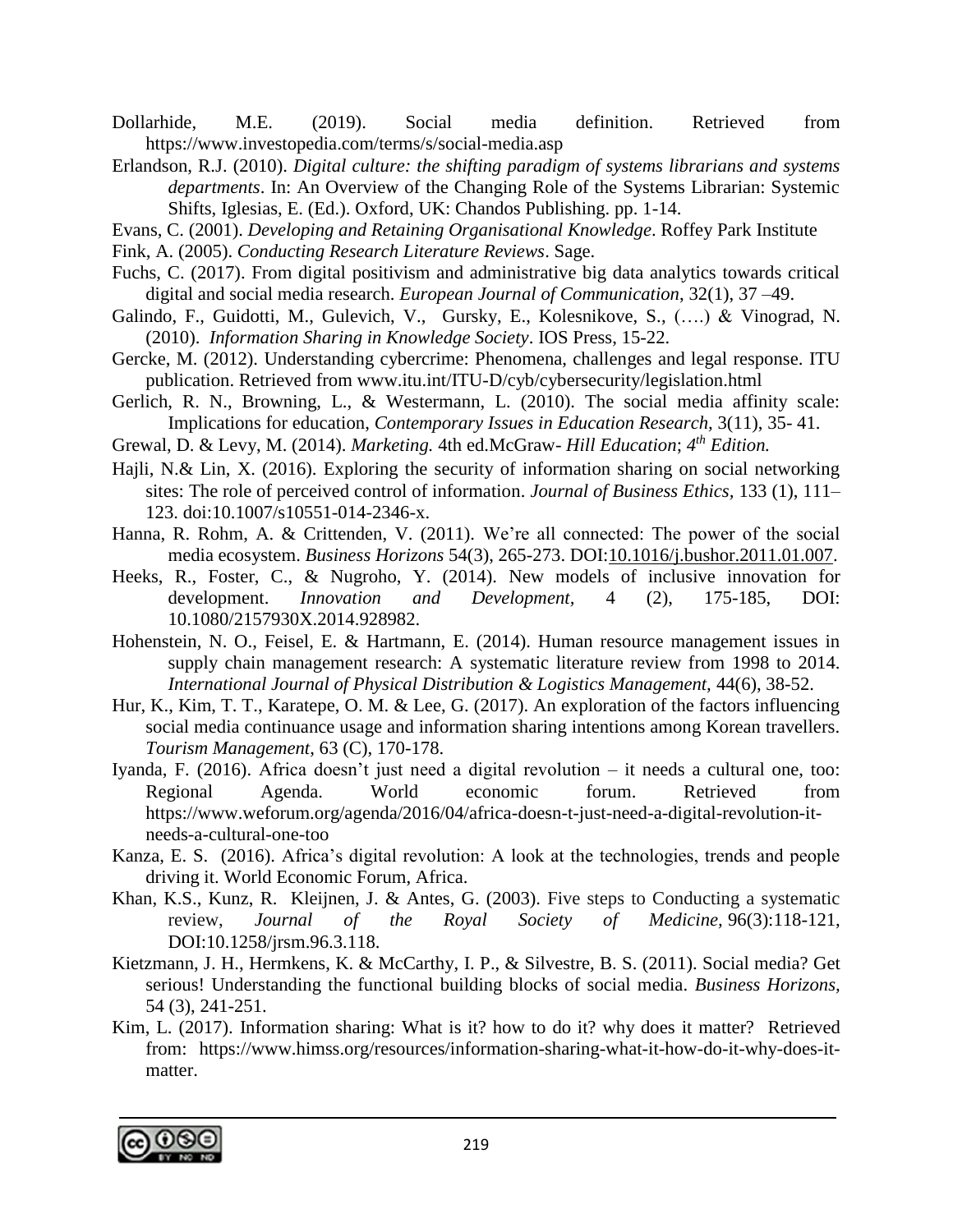- [Król,K. &](https://www.emerald.com/insight/search?q=Karol%20Kr%C3%B3l) [Zdonek](https://www.emerald.com/insight/search?q=Karol%20Kr%C3%B3l), D. (2020). Social media use and its impact on intrinsic motivation in Generation Z: a case study from Poland, *Global Knowledge, Memory and Communication,* 70(4–5), 442–458. https://doi.org/10.1108/GKMC-08-2020-0113
- Kumar, V. & Nanda, P. (2019). Social media in Higher Education: A framework for Continuous Engagement. *International Journal of Information and Communication Technology Education*, 15 (1), 25-41.
- Kümpel, A. S., Karnowski, V. & Keyling, T. (2015). News sharing in social Media: A review of current research on news sharing users, content, and networks. *Social Media + Society,*  DOI: 10.1177/2056305115610141
- Li, Y., Ye, F. & Sheu C., (2014). Social capital, information sharing and performance, *International Journal of Operations & Production Management,* 34 (11), 1440 – 1462.
- Liu, L., Cheung, C. M., & Lee, M. K. (2016). An empirical investigation of information sharing behavior on social commerce sites. *International Journal of Information Management*, 36(5), 686-699.
- Ma, L., Lee, C. S., &Goh, D. H. L. (2014). Understanding news sharing in social media: An explanation from the diffusion of innovations theory. *Online information Review,* 38 (5), 598–615.
- Martin, J.N. & Nakayama, T.K. (2017). *Intercultural Communication in Contexts*. McGraw-Hill Education.
- Masele, J.J. & Magova, G.B. (2017). Towards social media usage for promotional activities in Tanzanian pension schemes: A factor scores regression analysis of perceived factors. *Business Management Review,* 20 (1), 38-53.
- Masele, J.J. & Rwehikiza, D.P. (2021). Applications of social media for promoting higher learning institutions' activities in Tanzania. *[International Journal of Education and](http://ijedict.dec.uwi.edu/index.php)  [Development using ICT,](http://ijedict.dec.uwi.edu/index.php)* [17 \(2\), 37-54.](http://ijedict.dec.uwi.edu/viewissue.php?id=61)
- Mathiesen, K. (2014). Facets of access: A conceptual and standard threats analysis. In *iConference 2014 Proceedings* (p. 605–611). doi:10.9776/14265.
- Mawela, T. (2017). Exploring the role of social media in the G2C relationship: A South African perspective. *Information Development*, 33 (2), 117–132.
- Meyer, H.W.J. (2009). The influence of information behavior on information sharing across cultural boundaries in development contexts. *Information Research,* 14 (1), Paper 393. Accessed on May 20<sup>th</sup>, 2020 at http://InformationR.net/ir/14-1/paper393.html
- Moody, D. & Walsh, P. (2002). Measuring the value of Information: An asset valuation approach. *In B. Morgan and C. Nolan (Eds). Guidelines for implementing data resource Management* (4<sup>th</sup> Ed). DAMA International Press.
- Norman, J. M. (2005). *From Gutenberg to the Internet: Sourcebook on the history of information technology.* Novato.
- Nyam, A. & T. (2015). Information needs and seeking behaviour of medical students, International Journal of Innovative Research Development, 4 (11): 158-163.
- Oh, S. & Syn, S. Y. (2015). Motivations for sharing information and social support in social media : A comparative analysis of Facebook, Twitter, Delicious, YouTube, and Flickr. *Journal of the Association for Information Science and Technology,* 66(10), 2045- 2060.DOI: 10.1002/asi.23320.

Information sharing in the Social media era: A User in African perspective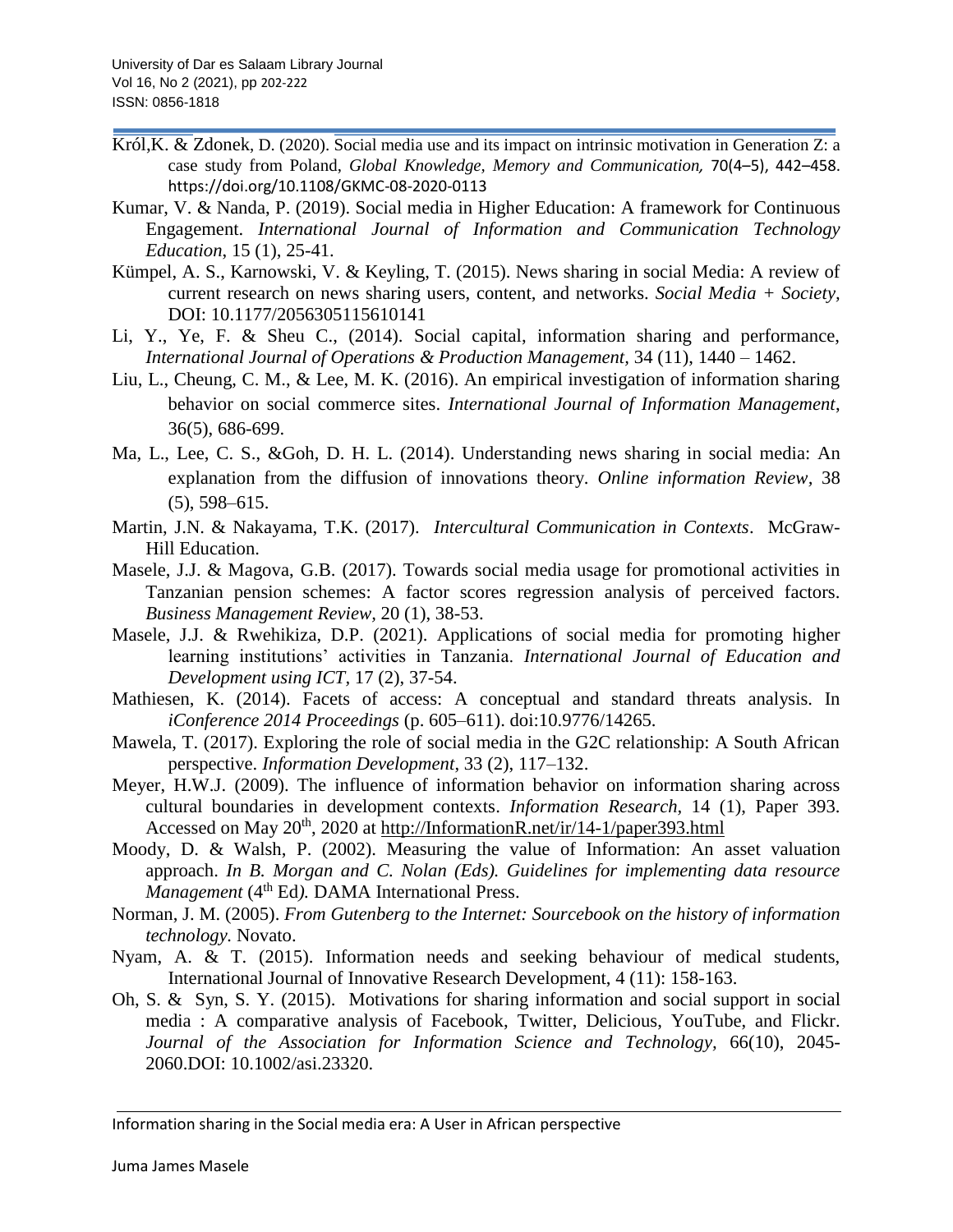- Okoh, M.I. & Lucky, A.O. (2014). Use of Social media for information sharing among students of federal university of petroleum resources Effurun **(**FUPRE). *Journal of Applied Information Science and Technology,* 7 (2) 66 – 76.
- Ponelis, S. R. & Holmner, M. A. (2015). ICT in Africa: Enabling a better life for all. *Information Technology for Development*, 21(1), 1-11. DOI:10.1080/02681102.2015.1010307.
- Powell, C. A., & Smith, J. C. (2003). Information literacy skills of occupational therapy graduates: A survey of learning outcomes. *Journal of Medical Library Association,* 91(4), 468–477.
- Praditya, D. & Janssen, M. (2015). Benefits and challenges in information sharing between the public and private sectors. *Proceedings of the 15th European Conference on eGovernment 2015*: ECEG 2015. Academic Conferences Limited, 246.
- Rafaeli, S. & Raban, D.R. (2005). Information sharing online: A research challenge. *International Journal of Knowledge and Learning,* 1 (2): 62-79.
- [Rashman,](https://www.researchgate.net/profile/Lyndsay-Rashman) L., Withers, J. & Hartley, J. (2009).Organizational learning and knowledge in public service organizations: A systematic review of the literature, *International Journal of Management Reviews,* 11(4), 463-494. DOI[:10.1111/j.1468-2370.2009.00257.x.](http://dx.doi.org/10.1111/j.1468-2370.2009.00257.x)
- [Rashman,](https://www.researchgate.net/profile/Lyndsay-Rashman) L., Withers, J. & Hartley, J. (2009).Organizational learning and knowledge in public service organizations: A systematic review of the literature. *International Journal of Management Reviews,* 11(4), 463-494. DOI[:10.1111/j.1468-2370.2009.00257.x.](http://dx.doi.org/10.1111/j.1468-2370.2009.00257.x)
- Razmerita, L., Kirchner, K., & Nielsen, P. (2016). What factors influence knowledge sharing in organizations? A social dilemma perspective of social media communication. *Journal of Knowledge Management*, 20, (6) 1225-1246.
- Reddy, B.S., Krishnamurthy*,* M. & Asundi, A.Y. (2018). Information use, user, user needs and seeking behaviour: A review. *Journal of Library & Information Technology,* 38 (2): 82-87, DOI : 10.14429/djlit.38.2.12098
- Romansky, R. P. (2014). Social media and personal data protection. *International Journal on Information Technologies & Security,* 4 (2014), 65-80.
- Salmerón, L.; García, A. & Vidal-Abarca, E. (2018). The development of adolescents' comprehension-based Internet reading activities. *Learning Individual Differences,* 61, 31– 39.
- Savolainen, R. (2017). Information sharing and knowledge sharing as communicative activities. *Information Research*, 22 (3).
- Sawyer, R. & Chen, G-M. (2012). The impact of social media on intercultural adaptation. *Intercultural Communication Studies,* 21 (2), 151-169.
- Schiuma, G., Vuori, V., &Okkonen, J. (2012). Knowledge sharing motivational factors of using an intra-organizational social media platform. *Journal of Knowledge Management,* 16 (4), 592-603.
- Shang, L., Zhou, J., &Zuo, M. (2020). Understanding older adults' intention to share health information on social media: The role of health belief and information processing. *Internet Research*, [31\(1\),](https://dblp.org/db/journals/intr/intr31.html#ShangZZ21) 100-122.
- Sin, S. Nor, K. M. &Al-Agaga, A.M. (2012). Factors Affecting Malaysian young consumers' online purchase intention in social media websites, *Social and Behavioral Sciences,* 40,  $326 - 333.$
- Soni, G. & Kodali, R. (2011) A critical analysis of supply chain management content in empirical research. *Business Process Management Journal*, 17 (2), 238-266. https://doi.org/10.1108/14637151111122338.